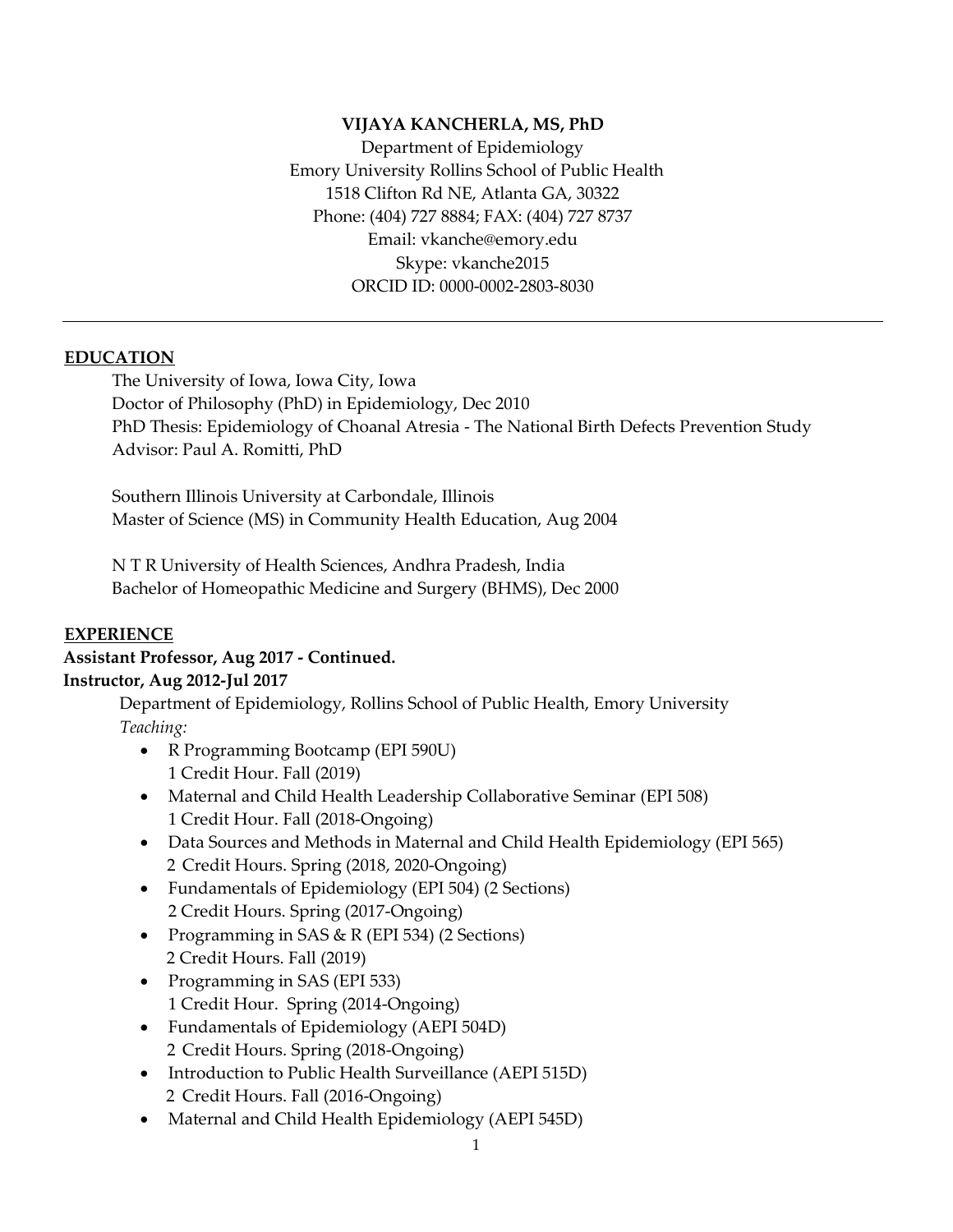2 Credit Hours. Spring (2014-2017)

• Programming in SAS (EPI 533) 1 Credit Hour. Fall (2016-2019)

• Epidemiology in Action - R Programming (Summer 2020)

*Research:*

- Birth defects surveillance, epidemiology, prevention, outcomes, and policy
- Maternal and child health
- Global folic acid preventable-spina bifida and anecephaly research, prevention, and policy
- Pharmacoepidemiology of birth defects

• Survival, health care utilization, outcomes, and mortality associated with neural tube defects *Responsibilities*: Teaching, research, literature review, data management and analysis, project design, publications in peer-reviewed journals, and presentations at national and international conferences, grant writing, public health service and advocacy.

## **Deputy Director, Center for Spina Bifida Prevention, Rollins School of Publich Health, Emory University, Aug 2012 – Continued.**

*Responsibilities*: Epidemiology, global health, prevention policy, science-based advocacy for prevention of neural tube defects (spina bifida and anencephaly).

# **Associate Director, Applied Epidemiology (AEPI) Track, Executive MPH, Aug 2019 – Continued.**

Executive Master of Public Health Program

Emory University Rollins School of Public Health, Atlanta, GA

*Responsibilities:* 

- Recruit potential students
- Assist in setting admissions criteria for students
- Assist the program in setting Epidemiology curriculum and competencies
- With assistance from EMPH leadership, convene annual track faculty meeting
- Mentorship and student advisement to AEPI students

## **Guest Researcher, Jun 2020 - Current**

## Birth Defects Branch

National Center on Birth Defects and Developmental Disabilities (NCBDDD) US Centers for Disease Control and Prevention, Atlanta, GA *Responsibilities:* 

- Epidemiological analysis of spina bifida mortality studies
- Epidemiology of birth defects and developmental disabilities

# **Pierre Decouflé Post-Doctoral Fellowship, Jan 2010 - Jul 2012**

Developmental Disabilities Branch

National Center on Birth Defects and Developmental Disabilities (NCBDDD) US Centers for Disease Control and Prevention, Atlanta, GA *Research*:

• Surveillance and epidemiology of developmental disabilities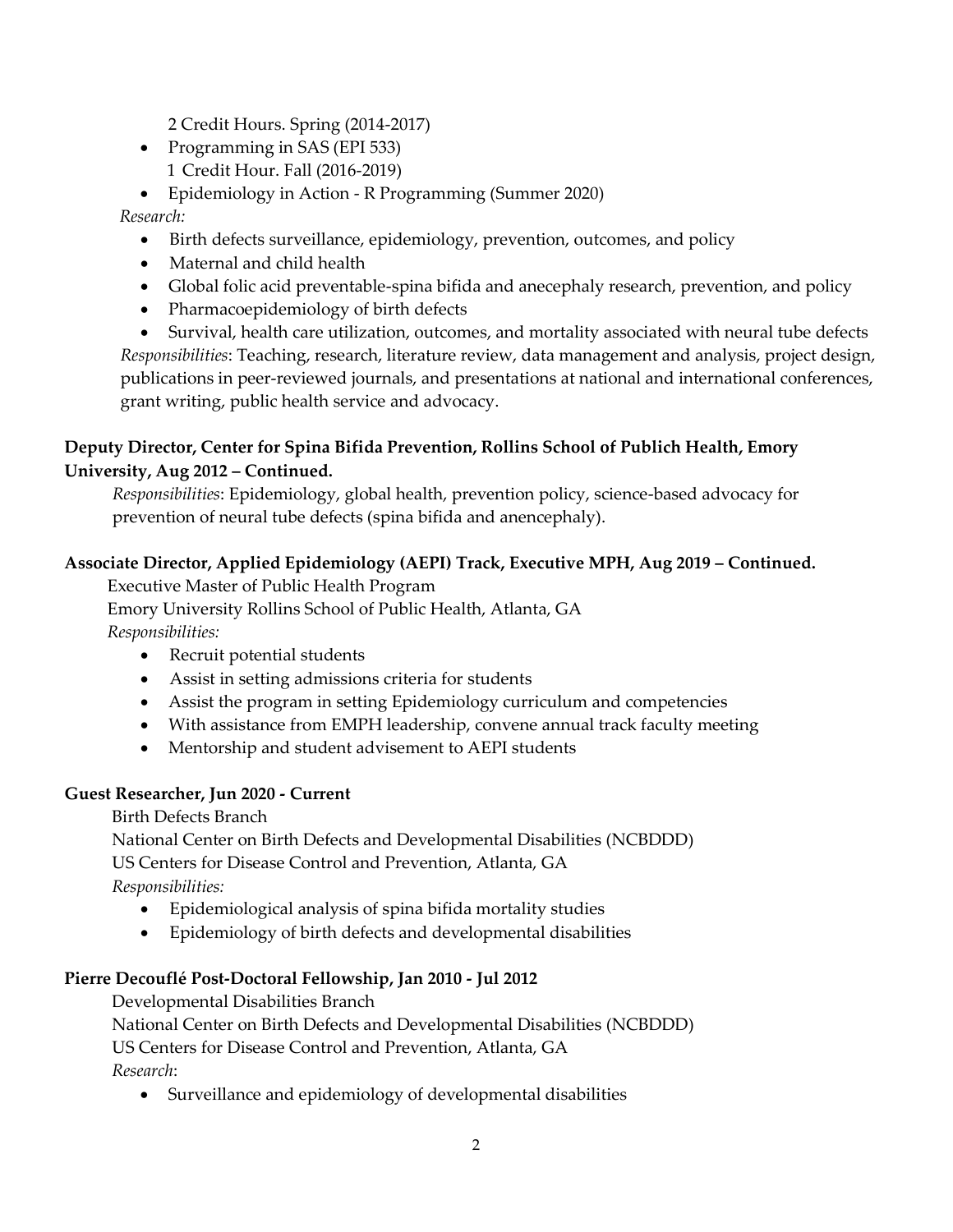- Prevalence of autism spectrum disorders among children with vision impairment Metropolitan Atlanta Developmental Disabilities Surveillance Program
- Predictors for dental care utilization among young adults with intellectual disabilities -Metropolitan Atlanta Developmental Disabilities Surveillance Program Follow Up Study
- Costs of care among children with cerebral palsy and intellectual disabilities MarketScan Medicaid Study
- Validation of diagnosis reported in Medicaid for selected developmental disabilities
- Medicaid resource utilization among adults with selected developmental disabilities

*Responsibilities*: Research, literature review, data management and analysis, project design, publications in peer-reviewed journals, and presentations at national and international conferences, public health service

*Mentors*: Marshalyn Yeargin-Allsopp, MD; Kim Van Naarden Braun, PhD

## **Graduate Teaching Assistant, Aug 2009 - Dec 2009**

Department of Epidemiology, The University of Iowa, Iowa City, IA Course: Introduction to Epidemiology Data Analysis with Computer (2 Credit Hours)  *Responsibilities:*

• Teaching, grading, developing class and home assignments

## **Doctoral Research Fellow, Aug 2006 - Dec 2009**

Iowa Registry for Congenital and Inherited Disorders (IRCID), The University of Iowa, Iowa City, IA *Research:* 

- Surveillance and epidemiology of birth defects
- Epidemiology of choanal atresia in the United States, The National Birth Defects Prevention Study (funded by NCBDDD, CDC)
- Epidemiology of Talipes equinovarus in Iowa, IRCID
- Quality of life studies in selected birth defects (funded by CDC and the National Foundation for Facial Reconstruction)
- Surveillance and epidemiology of birth defects supporting IRCID surveillance and research activities

*Responsibilities:* Research, literature review, data management and analysis, project design, publications in peer-reviewed journals, and presentations at national conferences *Mentor*: Paul A. Romitti, PhD

## **Graduate Research Assistant, Aug 2004 - Jul 2006**

Department of Epidemiology, The University of Iowa, Iowa City, IA  *Research:*

- Cancer Epidemiology
- Meta-analysis of sun exposure and skin cancer (funded by National Cancer Institute) *Responsibilities*: Literature review and data abstraction from published epidemiological studies on the sun exposure and skin cancer, data coding and data entry, statistical data analysis, meta-analysis, and manuscript preparation

 *Mentor*: Leslie A. Dennis, PhD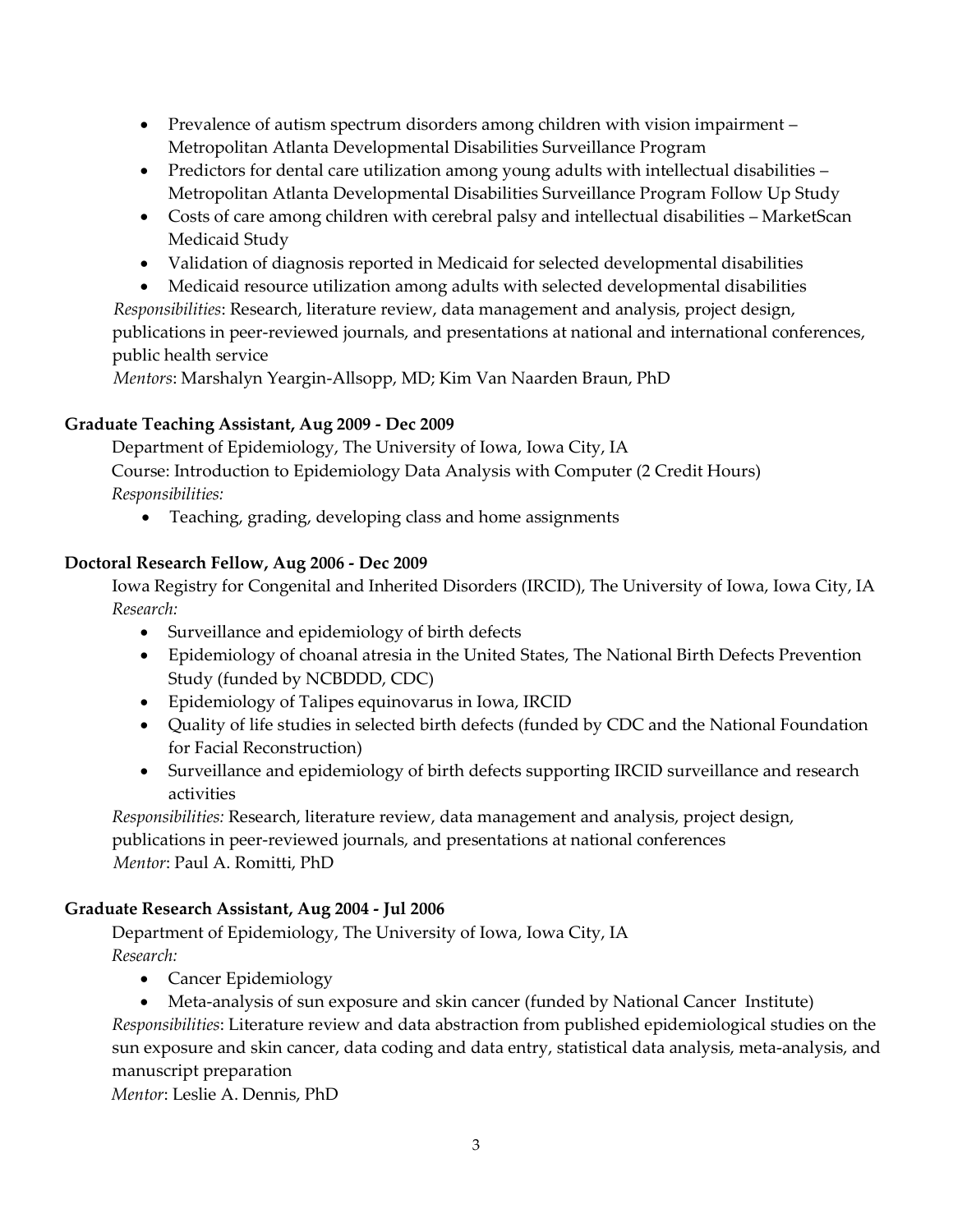#### **Graduate Research Assistant, Aug 2005 - Jul 2006**

Upper Midwest Center for Public Health Practice, The University of Iowa, Iowa City, IA *Research:*

- Evaluation and outcomes research in public health practice
- Process evaluation of Train-the-Trainer Program
- Evaluation of Emergency Preparedness Program
- Evaluation of public health practice, Upper Midwest Area Health Education Centers

*Responsibilities*: Literature review, data coding and data entry, operational research, process evaluation, outcomes evaluation, manuscript preparation *Supervisor*: Tanya Uden-Holman, PhD

#### **Graduate Research Assistant, Aug 2003 - Jul 2004**

Center for Children's Health Media, Southern Illinois University at Carbondale, Carbondale, IL *Research:*

- Health education research
- Evaluation of health education interventions
- Kids Health Kids Poll Study (funded by NEMOURS)

*Responsibilities*: Literature review, survey questionnaire design, pilot study design and implementation, data entry, data analysis, manuscript preparation, presentation at national conference

*Supervisors*: David A. Birch, PhD Stephen L. Brown, PhD

#### **Graduate Teaching Assistant, Aug 2001 - Aug 2003**

Department of Health Education, Southern Illinois University at Carbondale, Carbondale, IL *Responsibilities*:

Instructor

Course: Introduction to Health (2 Credit Hours)

- Independently taught 3 classes for four semesters with a class size of 30 students
- Developed 14-week curriculum and lesson plans
- Prepared class and home assignments
- Test design and grading
- Mentoring undergraduate students

*Supervisor:* David A. Birch, PhD.

#### **Resident Physician, Dec 1999 - Jul 2001**

- Government Homeopathic Hospital, Hyderabad, Andhra Pradesh, India
- Government Rural Health Clinic and Primary Care Center, Taluka Dubbak, District Medak, Andhra Pradesh, India

*Responsibilities:* Clinical practice and community health promotion in urban and rural clinics, health education and intervention, public health research and practice *Supervisor*: Sohan Singh, MD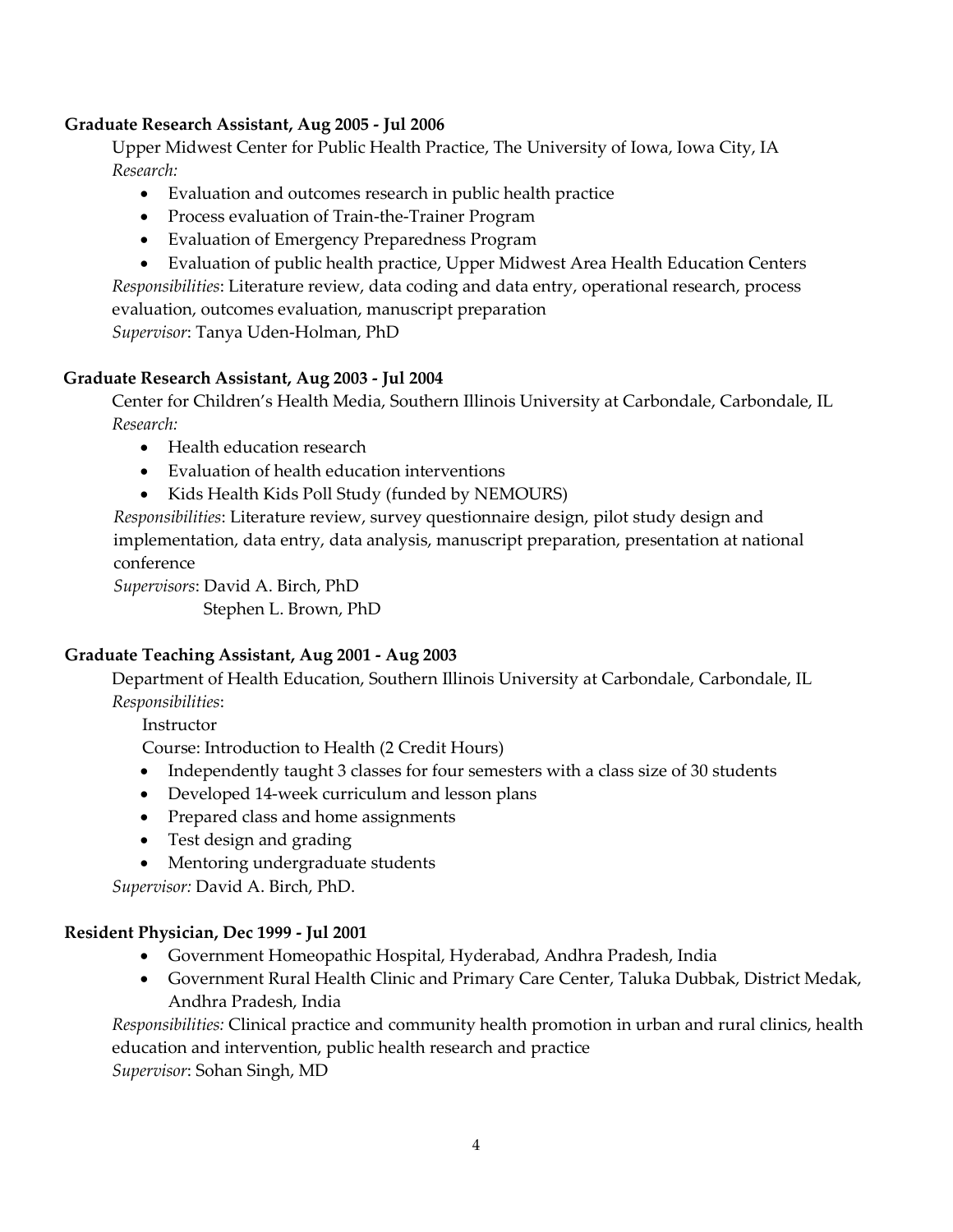## **INTERNSHIPS**

• **University of Iowa Area Health Education Centers, The University of Iowa, Iowa City, IA Aug 2008 - Jan 2009**

*Responsibilities:* Design and implementation of an electronic survey to assess center needs, data coding and data entry, statistical data analysis, periodic summary reports, manuscript preparation *Supervisor:* Tanya Uden-Holman, PhD

- **Southern Illinois Health Care, Carbondale, IL May 2004 - Aug 2004** *Responsibilities*: Compiled community health profiles using IPLAN data, data management, statistical analysis, summary report preparation and dissemination to participating centers.
- **Center for Rural Health and Social Service Development, Carbondale, IL May 2002 - Aug 2002**

*Responsibilities*: Literature review and data analysis of selected rural health projects, literature view, data analysis, prepare summary reports and center briefs using periodic data updates. *Supervisor:* Ainon Mirza, PhD

- **Sushma Hospital, Siddipet, Andhra Pradesh, India Jan 2001 - Jul 2001**  *Responsibilities:* Clinical observership *Supervisor*: Dr. Chandra Reddy, MBBS, FRCS
- **Whole Health Clinic, Himayathnagar, Hyderabad, Andhra Pradesh, India Jun 1997 - Jun 2000**  *Responsibilities*: Clinical observership *Supervisor*: Dr. Prashant Nanduri, MD.
- **Government Hospital, Dilsukhnagar, Hyderabad, Andhra Pradesh, India Jun 1996 - June 1999**

*Responsibilities*: Clinical observership *Supervisor*: Director, Government Hospital, Dilsukhnagar, Hyderabad, India

## **RESEARCH INTERESTS**

- Birth defects surveillance, epidemiology, prevention, outcomes, and policy
- Reproductive and perinatal epidemiology
- Maternal and child health
- Nutrition in women of reproductive age
- Surveillance of biomarkers for maternal nutritional status during pregnancy
- Preconception health
- Implementation science
- Pharmacoepidemiology of birth defects
- Global health in reproductive, maternal, newborn, child and adolescent health

## **PEER-REVIEWED PUBLICATIONS**

**Published Manuscripts** ( # indicates thesis mentee/research assistant)

1. Tandaki L\*, **Kancherla V\***, Sundar M, Lux A, Bakker MK, Bergman JEH, Bermejo-Sánchez E, Canfield MA, Feldkamp ML, Groisman B, Hurtado-Villa P, Kallén K, Landau D, Lelong N, Lopez-Camelo J, Mastroiacovo P, Morgan M, Mutchinick OM, Nance A, Nembhard WN, Pierini A, Šípek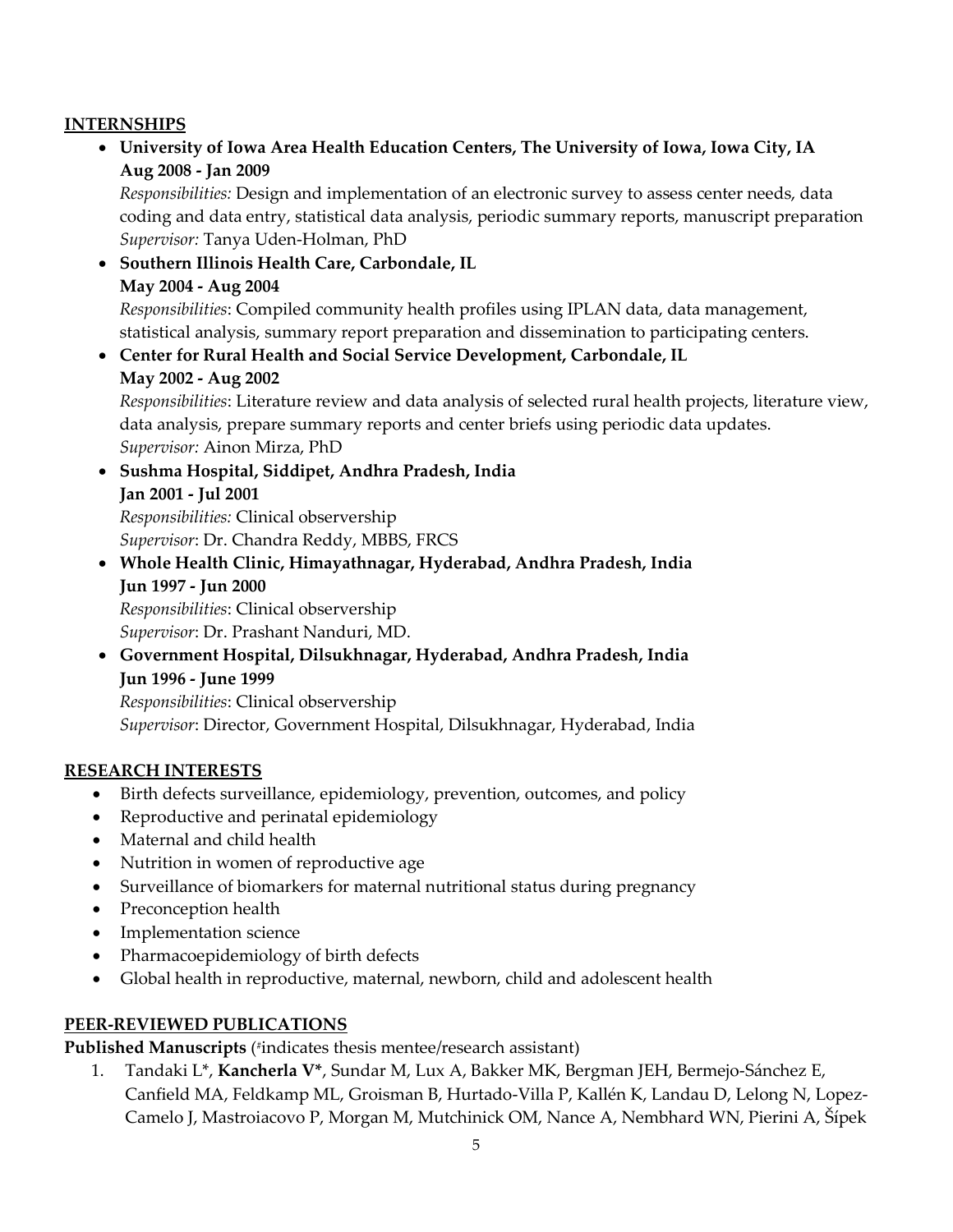A, Stallings EB, Szabova E, Wertelecki W, Zarante I, Rissmann A. A multi-country analysis of prevalence and mortality among neonates and children with bladder extrophy. *Am J Perinatol* (Accepted)

- 2. Jiwok JC, Adebowale AS, Wilson I, **Kancherla V**, Umeokonkwo CD. Patterns of diarrhoeal disease among under-five children in Plateau State, Nigeria, 2013-2017. *BMC Public Health*;21(1):2086
- 3. **Kancherla V**, Ma C, Grant G, Lee HC, Hintz S, Carmichael S. (2021). Factors associated with early neonatal and first-year mortality in infants with myelomeningocele in California from 2006-2011. *Am J Perinatol*;38(12):1263-1270
- 4. Mowla S, Gissler M, Raisanen S, **Kancherla V**. (2021). Adequacy of prenatal care use among pregnant women with epilepsy: a population-based, cross-sectional study, Finland, 2000-2014. *Seizure;*92:82-88
- 5. **Kancherla V**, Mowla S, Raisanen S, Gissler M. (2021). Early neonatal mortality and its descriptive epidemiology among infants with spina bifida in Finland: A population registry-based study. *Am J Perinatol*; doi: 10.1055/s-0041-1733957. Online ahead of print.
- 6. Brasfield J# , Goulding S, **Kancherla V**. (2021). Breastfeeding and attention deficit/hyperactivity disorder in United States preschool children. *Res Dev Disabil*;115:103995
- 7. **Kancherla V**, Chadha M, Rowe L, Thompson A, Jain S, Walters D, Martinez H. (2021). Reducing the burden of anemia and neural tube defects in low- and middle-income countries: An analysis to identify countries with an immediate potential to benefit from large-scale mandatory fortification of wheat flour and rice. *Nutrients;*13(1):244
- 8. Martinez H , Pachón H, **Kancherla V**, Oakley GP Jr. (2021). Food Fortification with Folic Acid Prevents Spina Bifida and Anencephaly: A Need for Paradigm Shift in Evidence Evaluation for Policy-Making. *Am J Epidemiol*;doi: 10.1093/aje/kwab061. Online ahead of print.
- 9. **Kancherla V**, Koning J, Hagos M, Mersha W, Kibruyisfaw Z, Addisalem B, Koning M. (2020). Projected impact of mandatory food fortification with folic acid on neurosurgical capacity needed for treating spina bifida in Ethiopia. *Birth Defects Res;*113(5):393-398
- 10. **Kancherla V**, Wagh K, Pachón H, Oakley GP Jr. (2020). A 2019 global update on folic acidpreventable spina bifida and anencephaly. *Birth Defects Res*;113(1):77-89
- 11. Politis MD, Bermejo Sanchez E, Canfield MA, Contiero P, Cragan J, Dastgiri S, De Walle HEK, Feldkamp M, Nance A, Groisman B, Gatt M, Benavides Lara A, Hurtado Villa PM, Kallen K, Landau D, Lelong N, Lopez Camelo J, Martinez L, Morgan M, Mutchinick O, Pierini A, Sipek A, Rissman A, Szabova E, Wertelecki W, Zarante I, Bakker MK, **Kancherla V**, Mastroiacovo P, and Nembhard WN. (2020). Prevalence and mortality among children with congenital diaphragmatic hernia, 1974-2015: A Multi-Registry Analysis. *Annals of Epidemiol;*S1047-2797(20)30415-4
- 12. Nembhard WN, Bergman, JEH, Politis MD, Arteaga-Vázquez J, Bermejo-Sánchez E, Canfield MA, Cragan JD, Dastgiri S, Walle HEK, Feldkamp ML, Nance A, Gatt M, Groisman B, Hurtado-Villa, Kallén K, Landau D, Lelong N, Lopez-Camelo J, Laura Martinez L, Margery Morgan M, Pierini A, Rissmann A, Šípek A, Szabova E, Tagliabue G, Wertelecki W, Zarante I, Bakker MK, **Kancherla V**, Mastroiacovo P. (2020). A multi-country study of prevalence and early childhood mortality among children with omphalocele. *Birth Defects Res*;112(20):1787-1801
- 13. Serra MC, **Kancherla V**, Khakharia A, Allen LL, Phillips LS, Vaughan CP. (2020). Long-Term Metformin Treatment and Risk of Peripheral Neuropathy in Older Veterans. *Diab Res Clin Prac;*170:108486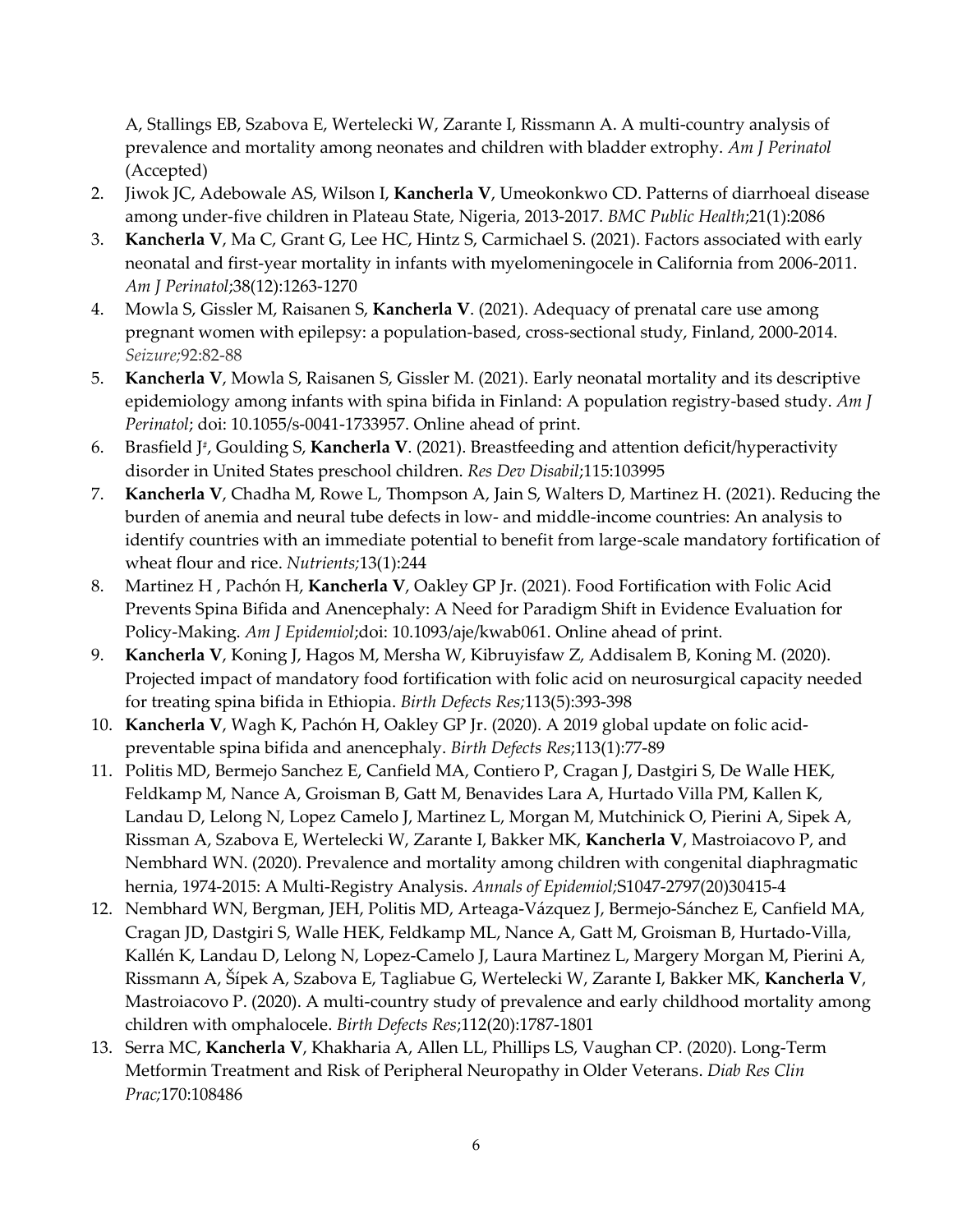- 14. **Kancherla V**, Tsang B, Wagh K, Dixon M, Oakley GP Jr. (2020). Modeling shows high potential of folic acid-fortified salt to accelerate global prevention of major neural tube defects. *Birth Defects Res*;112(18):1461-1474
- 15. Wegner C\*, **Kancherla V\*,** Lux A, Köhn A, Bretschneider D, Freese K, Heiduk M, Redlich A, Schleef D, Jorch G, Rissmann A. (2020). Periconceptional folic acid use in German women over the last 19 years: results from cross-sectional survey. *Birth Defects Res*;112(14):1057-1066 (\*both authors contributed as primary authors)
- 16. **Kancherla V**, Pachón H, Blencowe H, Martinez H, Oakley GP Jr, Berry RJ. (2020). The fallacy of using administrative data in assessing the effectiveness of food fortification. (2020). Comment on: "Folic Acid Fortification and Neural Tube Defect Risk: Analysis of the Food Fortification Initiative Dataset, Nutrients 2020, 12, 247"*Nutrients*;12(5):E1352
- 17. Olusanya BO, Wright SM, Nair MKC, Boo N, Halpern R, Kuper H, Abubakar AA, Almasri NA, Arabloo J, Arora NK, Backhaus S, Berman BD, Breinbauer C, Carr G, de Vries PJ, Castillo-Hegyi CD, Eftekhari A, Gladstone MJ, Hoekstra RA, **Kancherla V**, Mulaudzi MC, Kakooza-Mwesige A, Ogbo FA, Olsen HE, Olusanya JO, Pandey A, Samms-Vaughan ME, Servili C, Shaheen A, Smythe T, Wertlieb D, Williams AN, Newton CRJ, Davis AC, Kassebaum NJ and on behalf of the Global Research on Developmental Disabilities Collaborators (GRDDC). (2020). Global and regional burden of childhood epilepsy, intellectual and sensory disabilities. *Pediatrics*;146(1):e20192623
- 18. Rasmussen SA, **Kancherla V**, Conover R. (2020). Joint position statement on vaccines from the Society for Birth Defects Research and Prevention and the Organization of Teratology Information Specialists. *Birth Defects Res;*112(7):527-534
- 19. Manandhar M# , Baydoun H, **Kancherla V**. (2020). Obesity and blood folate levels among women of reproductive age for prevention of neural tube defects: National Health and Nutrition Examination Survey 2008-2011. *Birth Defects Res;*112(6):490-502
- 20. **Kancherla V**, Ma C, Grant G, Lee HC, Shaw GM, Hintz S, Carmichael SL. (2020). Factors associated with timeliness of surgical repair among infants with Myelomeningocele: California Perinatal Quality Care Collaborative, 2006-2011. *Am J Perinatol*;37(12):1234-1242
- 21. Louden AR‡, Suhl J, **Kancherla V**, Conway KM, Makelarski J, Howley MM, Hoyt AT, Olney RS, Olshan AF, Romitti PA, and National Birth Defects Prevention Study. (2020). Association between maternal periconceptional alcohol consumption and neural tube defects: Findings from the National Birth Defects Prevention Study, 1997-2011. *Birth Defects Res*;112(5):427-439
- 22. Young M, Guo J, Williams A, Whitfield K, Nasrin S, **Kancherla V**, Crider K, Pfeiffer C, Serdula M on behalf of the BRINDA working group. (2020). Interpretation of vitamin B-12 and folate concentrations in population-based surveys does not require adjustment for inflammation: Biomarkers Reflecting Inflammation and Nutritional Determinants of Anemia (BRINDA) project. *Am J Clin Nutr*;111(4):919-926
- 23. Mowla S<sup>#</sup>, Gissler M, Räisänen S, **Kancherla V**. (2020). Association between maternal pregestational diabetes mellitus and spina bifida: A population-based case-control study, Finland, 2000-2014. *Res Birth Defects Res;*112(2):186-195
- 24. Bakker M\*, **Kancherla V\*,** Canfield MA, Bermejo Sanchez E, Cragan J, Dastgiri S, De Walle HEK, Feldman M, B Groisman B, Gatt M, Hurtado Villa PM, Kallen K, Koshnood B, Landau D, Lopez Camelo J, Martinez L, Morgan M, Mutchinick O, Nembhard W, Pierini A, Sipek A, Rissman A, Szabova E, Tagliabue G, Wertelecki W, Zarante I, Mastroiacovo P. (2019). Analysis of mortality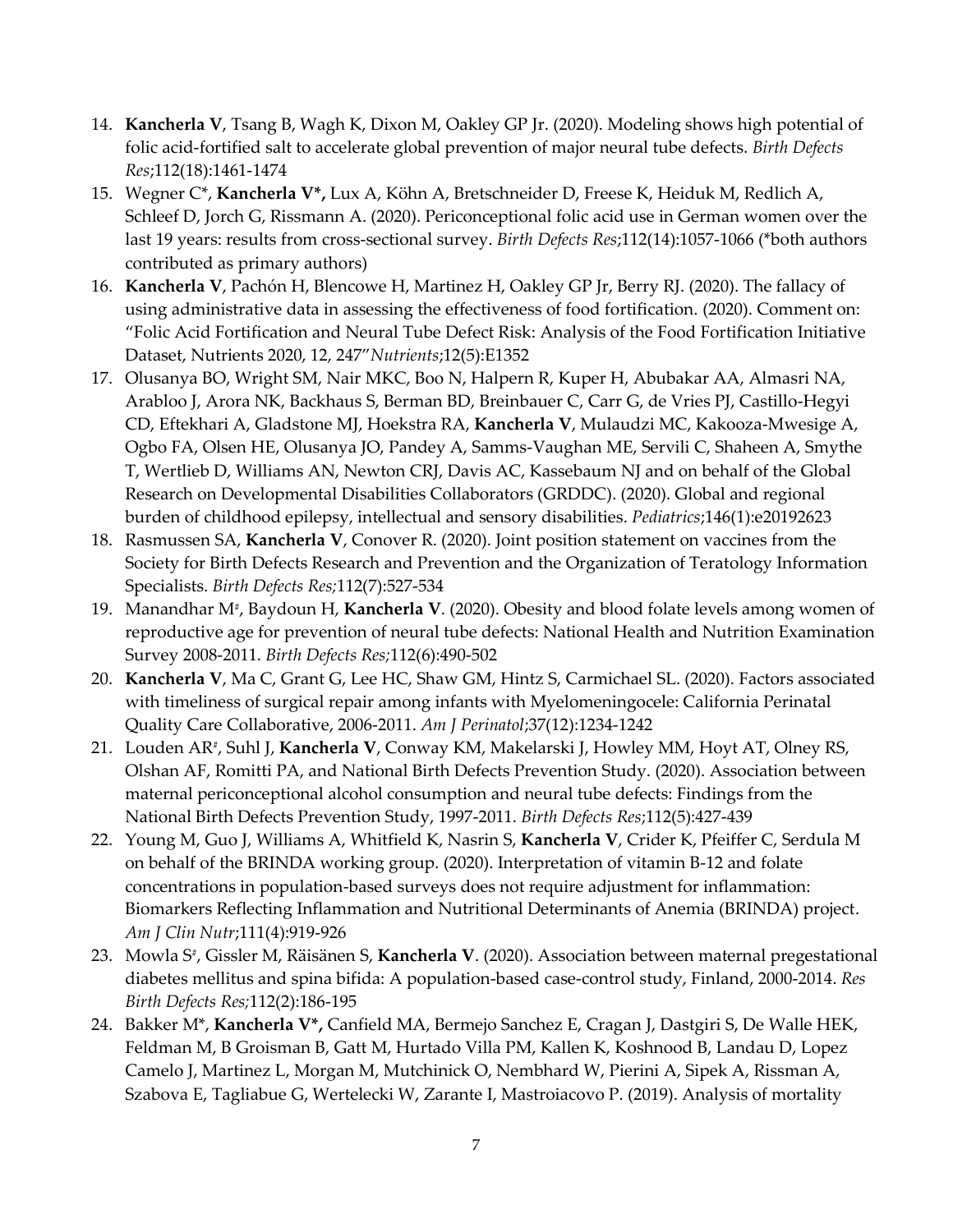among neonates and children with spina bifida from registries in multiple countries, 2001-2012. *Paediat Perinatal Epidemiol;*33(6):436-448 (\*both authors contributed as primary authors)

- 25. Goel N, Morris JK, Tucker D, EK de Walle H, Bakker MK, **Kancherla V**, Marengo L, Canfield MA, Kallen K, Lelong N, Camelo JL, Stallings EB, Jones AM, Nance A, Huynh M, Fernández MLM, Sipek A, Pierini A, Nembhard WN, Goetz D, Rissmann A, Groisman B, Luna-Muñoz L, Szabova E, Lapchenko S, Zarante I, Martinez LE, Tagliabue G, Landau D, Gatt M, Dastgiri D, Morgan M. (2019). Trisomy 13 and 18 – Prevalence and Mortality – a Multi-Registry Population Based Analysis. (2019). *Amer J Med Genet Part A;*179(12):2382-2392
- 26. Dixon M‡, **Kancherla V**, Mulugeta A, Magana T, Oakley GP Jr. (2019). High Potential for Reducing Folic Acid-Preventable Spina Bifida and Anencephaly and Related Stillbirth and Child Mortality in Ethiopia. *Birth Def Res*;111(19):1513-1519
- 27. Li C‡, Binongo J, **Kancherla V**. (2019). Effect of parity on pregnancy-associated hypertension among Asian American women in the United States. *Mat Child Health J;*23(8):1098-1107
- 28. **Kancherla V**, Averbach H, Oakley GP Jr. (2019). Nation-wide failure of voluntary folic acid fortification of corn masa flour and tortillas with folic acid. *Birth Defects Res*;111(11):672-675
- 29. **Kancherla V**, Weakland A, Xu S, Walani S. (2019). Scorecard for spina bifida research, prevention, and policy: Score analysis by Human Development Index and WHO region. *Prev Med*;123:1-7
- 30. Kapoor R, DiCarlo K, Raman L, Thibadeau J, **Kancherla V**. (2019). Needs assessment survey for families and young adults with spina bifida. *J Pediatr Rehabil Med;* 12(4):383-392
- 31. **Kancherla V**, Carmichael SL, Feldkamp ML, Berry RJ. (2019). Teratology society position statement on surveillance and prevalence estimation of neural tube defects. *Birth Defects Res*;111(1):5-8
- 32. Zarante I, Hurtado-Villa P, Walani S, **Kancherla V**, López-Camelo, Giugliani R, Groisman B, Howson C, Durán P. (2019). A consensus statement on birth defects surveillance, prevention and care in Latin America. *Pan Amer J Public Health*;43:e2
- 33. Kapoor R‡, **Kancherla V**, Cao Y, Oleson J, Canfield MA, Druschel CM, Kirby RS, Meyer R, Romitti PA. (2018). Prevalence and descriptive epidemiology of Infantile Hypertrophic Pyloric Stenosis in United States: A Multi-state population-based, retrospective study, 1999-2010. *Birth Defects Res*;111(3):159-169
- 34. Redpath B, **Kancherla V**, Oakley GP. (2018). Availability of corn masa flour and tortillas fortified with folic acid in Atlanta after national regulations allowing voluntary fortification. *JAMA;*320(15):1600-1601
- 35. Global Research on Developmental Disabilities Collaborators. (2018). Developmental disabilities among children younger than 5 years in 195 countries and territories, 1990-2016: a systematic analysis for the Global Burden of Disease Study 2016. *Lancet Glob Health*;6(10):e1100-e1121
- 36. DeGrauw X#, Thurman D, Xu L, **Kancherla V**, DeGrauw T. (2018). Epidemiology of traumatic brain injury-associated epilepsy and early use of anti-epilepsy drugs: an analysis of U.S. insurance claims data, 2004-2014. *Epilepsy Res*;146:41-49
- 37. **Kancherla V**, Wagh K, Johnson Q, Oakley GP Jr. (2018). A 2017 update on global prevention of folic acid-preventable spina bifida and anencephaly. *Birth Def Res*;110(14):1139-1147
- 38. **Kancherla V**, Redpath B, Oakley GP Jr. (2018). Reductions in child mortality by preventing spina bifida and anencephaly – Implications in achieving Target 3.2 of the Sustainable Development Goals in countries with immediate potential for folic acid fortification. *Birth Defects Res*;111(14):958- 966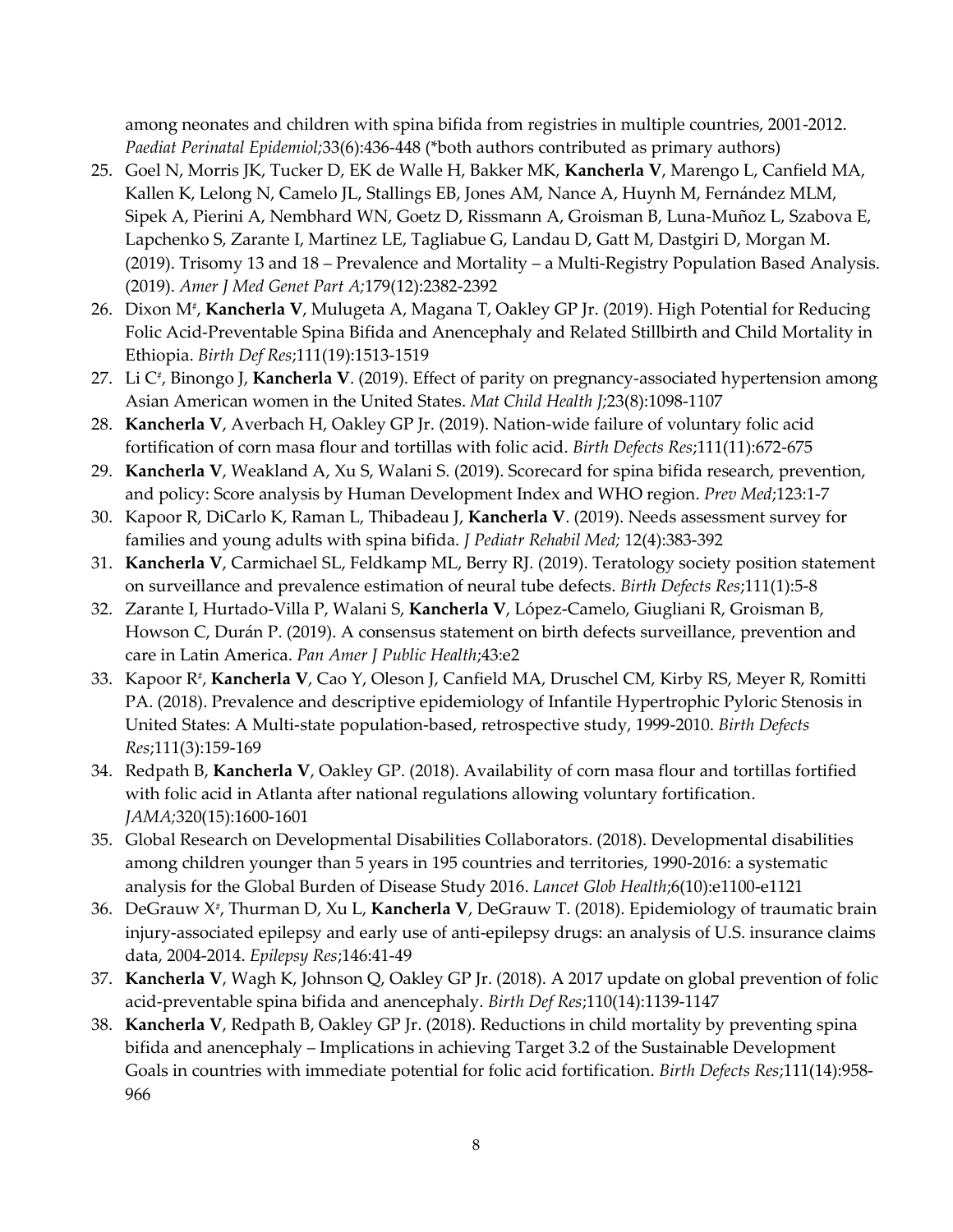- 39. **Kancherla V.** (2018). Countries with an immediate potential for primary prevention of spina bifida and anencephaly through mandatory fortification of wheat flour with folic acid. *Birth Defects Res*; 110(11):956-965
- 40. **Kancherla V**, Black R. (2018). A historical perspective and challenges in estimation of global prevalence of neural tube defects. *Ann NY Acad Sci*;1414(1):20-30
- 41. Blencowe H, **Kancherla V**, Moorthie S, Darlison M, Gibbons S, Modell B. (2018). Estimates of global and regional prevalence of neural tube defects for 2015: a systematic analysis. *Ann NY Acad Sci*;1414(1):31-46
- 42. Echaiz J<sup>#</sup>, Blas M, **Kancherla V**. (2018). Unintended pregnancy and its impact on childhood rotavirus immunication in Peru. *Revista Panamericana de Salud Publica*;42:e96
- 43. Horslov T<sup>#</sup>, Binongo J, **Kancherla V**. (2018) Pregnancy risk factors associated with the risk of gastroschisis in the offspring. *Birth Defects Res*;110(5):429-442
- 44. **Kancherla V**, Hasan MOS, Hamid R, Oakley GP Jr., Rahman M, Quamruzzaman Q, Mazumdar M. (2017). Prenatal folic acid use associated with decreased risk of myelomeningocele: Further support for folic acid fortification in Bangladesh. *PLoS One* 30;12(11):e0188726
- 45. **Kancherla V**, Oakley GP Jr. (2017). Total prevention of folic acid-preventable spina bifida and anencephaly would reduce child mortality in India – Implications in achieving Target 3.2 of the Sustainable Development Goals. *Birth Defects Res;*110(5):421-428
- 46. Nguyen B# , Weiss P, Baydoun H, **Kancherla V** (2017). The race and ethnicity differences in the association between serum folate levels and depression in reproductive aged US women, NHANES (2011-2012). *J Affect Disord*;223:209-217
- 47. Amissah EA# , **Kancherla V**, Ko Y, Li R (2017). Validation study of maternal recall on breastfeeding duration 6 years after childbirth. *J Hum Lact;33(2):*390-400
- 48. **Kancherla V**, Weakland A, Walani S, Bauwens L, Warf B, Oakley GP Jr. (2017). Scorecard for spina bifida research, prevention, and policy – A development process. *Prev Med*;99:13-20
- 49. **Kancherla V**, Elliott JL Jr, Patel BB, Holland NW, Johnson TM 2nd, Khakharia A, Phillips LS, Oakley GP Jr, Vaughan CP (2017). Long-term metformin therapy and monitoring for vitamin B-12 deficiency among older Veterans. *J Am Geriatric Soc*;65(5):1061-1066
- 50. Mukhtar A‡, Kramer MR, Oakley GP Jr., **Kancherla V** (2017). Periconceptional folic acid intake among women of reproductive age in Georgia, Pregnancy Risk Assessment and Monitoring Survey. *Birth Defects Res Part A Clin Mol Teratol;*109(1):38-48
- 51. **Kancherla V**, Garn J, Zakai NA, Williamson RS, Cashion WT, Oluwaseun O, Judd S, McClellanW, Oakley GP Jr. (2016). Multivitamin use and serum vitamin B-12 levels in older-adult metformin users in REGARDS, 2003-2007. *PLoS One;*11(8):p.e0160802
- 52. Arth A, **Kancherla V**, Pachón H, Zimmerman S, Johnson Q, Oakley GP Jr. (2016). Status of global prevention of folic acid-preventable spina bifida and anencephaly. *Birth Defects Res A Clin Mol Teratol;*106(7):520-529
- 53. Oakley GP Jr., **Kancherla V** (2016). Will the eastern mediterranean region be the first to prevent all of folic acid preventable-spina bifida and anencephaly? *Saudi Med J;*37(1):10-11.
- 54. ObeidR, PietrzikK, OakleyGP Jr.**, KancherlaV,** HolzgreveW, Wieser S (2015). Preventable neural tube defects in Europe. *Birth Defects Res A Clin Mol Teratol*;103(9):763-771
- 55. Dong D<sup>#</sup>, Binongo J, **Kancherla V** (2016). Maternal *Chlamydia* infection during pregnancy and risk of cyanotic congenital heart defects in the offspring. Mat and Child Health J;20(1):66-76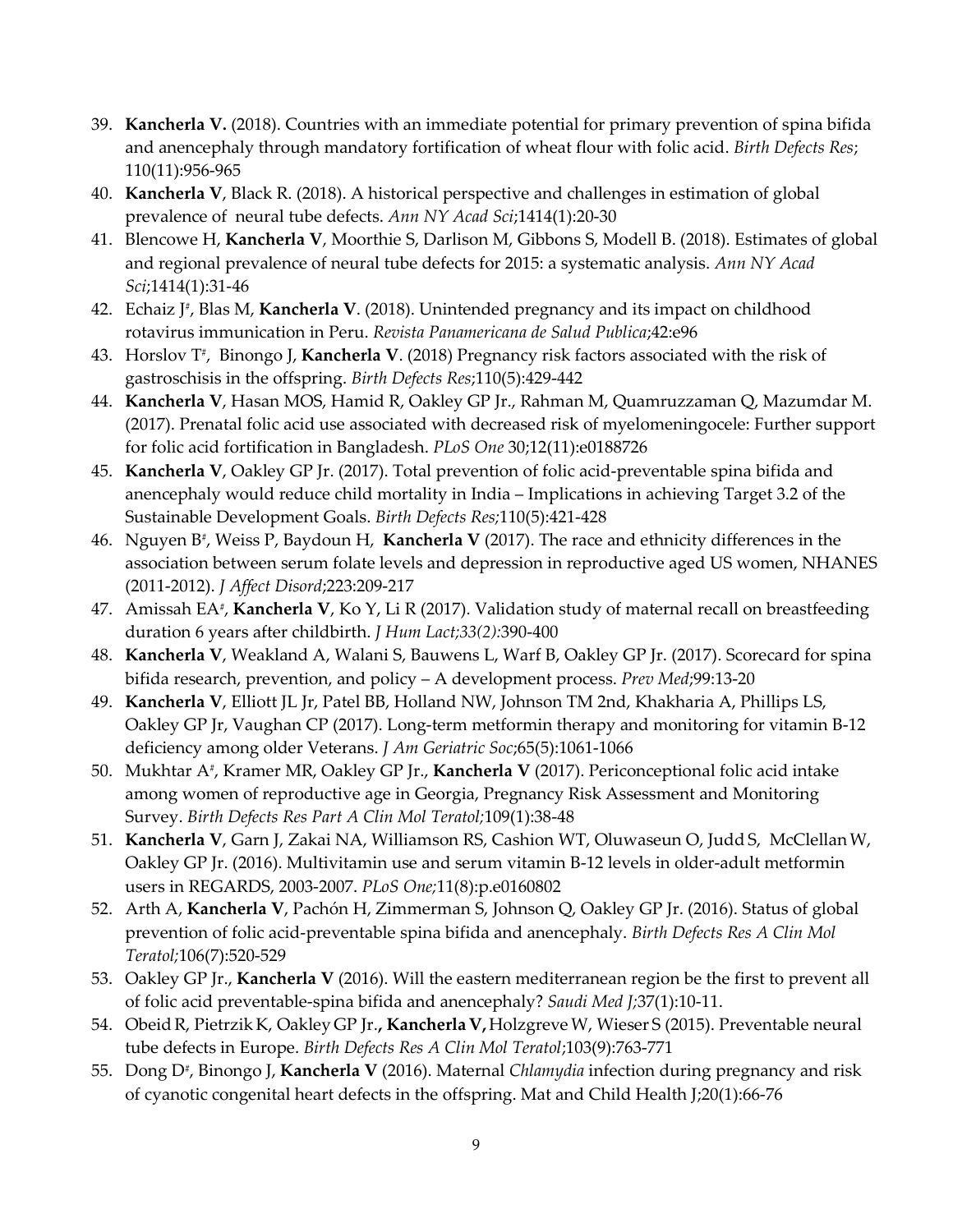- 56. **Kancherla V**, Räisänen S, Gissler M, Kramer MR, Heinonen S (2015). Placenta previa and risk of major congenital malformations among singleton births in Finland. *Birth Defects Res A Clin Mol Teratol*;103(6):527-535
- 57. Räisänen S, **Kancherla V**, Kramer MR, Gissler M, Heinonen S (2014). Placenta previa and the risk of delivering a small-for-gestational-age newborn. *Obs Gynaecol*;124(2 Pt 1):285-291
- 58. **Kancherla V**, Druschel CM, Oakley GP Jr. (2014). A population-based study to investigate mortality in spina bifida – New York State Congenital Malformations Program. *Birth Defects Res A Clin Mol Teratol;*100(8):563-575
- 59. Räisänen S, **Kancherla V**, Gissler M, Kramer MR, Heinonen S (2014). Adverse perinatal outcomes associated with moderate or severe maternal anemia based on parity in Finland during 2006-10. *Paediatr Perinat Epidemiol;*28(5):372-380
- 60. **Kancherla V**, Romitti PA, Sun L, Carey JC, Burns TL, Siega RizAM, Druschel CM, LinA, OlneyRS, and the National Birth Defects Prevention Study (2014). Descriptive and risk factor analysis for choanal atresia: The National Birth Defects Prevention Study (NBDPS), 1997 – 2007. *Eur J Med Genet*;57(5):220-229
- 61. **Kancherla V,** Oakley GP Jr., Brent RL (2013). Urgent global opportunities to prevent birth defects*. Semin Fetal Neonatal Med*;19(3):153-160
- 62. Youngblood M, Williamson R, Bell KN, Johnson Q, **KancherlaV**, Oakley GP Jr. (2013). A 2012 update on global prevention of folic acid-preventable spina bifida and anencephaly. *Birth Defects Res A Clin Mol Teratol*;97(10):658-663
- 63. **Kancherla V,** Van Naarden Braun K, Yeargin-Allsopp M (2013). Childhood vision impairment, hearing loss and co-occurring autism spectrum disorder. *Disabil Health J*;6(4):333-342
- 64. **Kancherla V,** Van Naarden Braun K, Yeargin-Allsopp M (2013). Dental care among young adults with intellectual disability. *Res Dev Disabil*;34(5):1630-1641
- 65. Pachón H, **Kancherla V**, Handforth B, Tyler V, Bauwens L (2013). Folic-acid fortification of wheat flour: A cost-effective public-health intervention to prevent birth defects in Europe. *Nutrition Bulletin;*38:201-209
- 66. Beydoun H, **Kancherla V**, Stadmauer L, Beydoun M (2013). Patterns of use of insulin-sensitizing agents among diabetic, borderline diabetic and non-diabetic women in the National Health and Nutritional Examination Surveys. *Gynecol Endocrinol*;29(4):350-356
- 67. **Kancherla V,** Amendah DD, Grosse SD, Yeargin-Allsopp M, Van Naarden Braun K (2012). Medical expenditures attributable to cerebral palsy and intellectual disability among Medicaid enrolled children. *Res Dev Disabil*;33(3):832-840
- 68. **Kancherla V**, Romitti PA, Caspers KM, Puzhankara S, and Morcuende JA (2010). Epidemiology of congenital idiopathic talipes equinovarus in Iowa, 1997-2005. *Amer J Med Genet A*;152A(7):1695-1700
- 69. Dennis LK, **Kancherla V**, Snetselaar LG (2009). Adolescent attitudes towards tanning: does age matter? *Pediatric Health*;3(6):565-578
- 70. **Kancherla V**, Romitti PA, Damiano PC, Druschel CM, Robbins JM (2009). Maternal reports of satisfaction with care and outcomes for children with microtia. *Plast and Reconst Surg*;123(4):149e-150e
- 71. Wong-Gibbons D**, Kancherla V**, Romitti PA, Tyler MC, Damiano PC, Druschel CM, Robbins JM, Kizelnik-Freilich S, Burnett W (2009). Maternal reports of satisfaction with care and outcomes for children with Craniosynostosis*. J Craniofacial Surg* Jan;20(1):138-142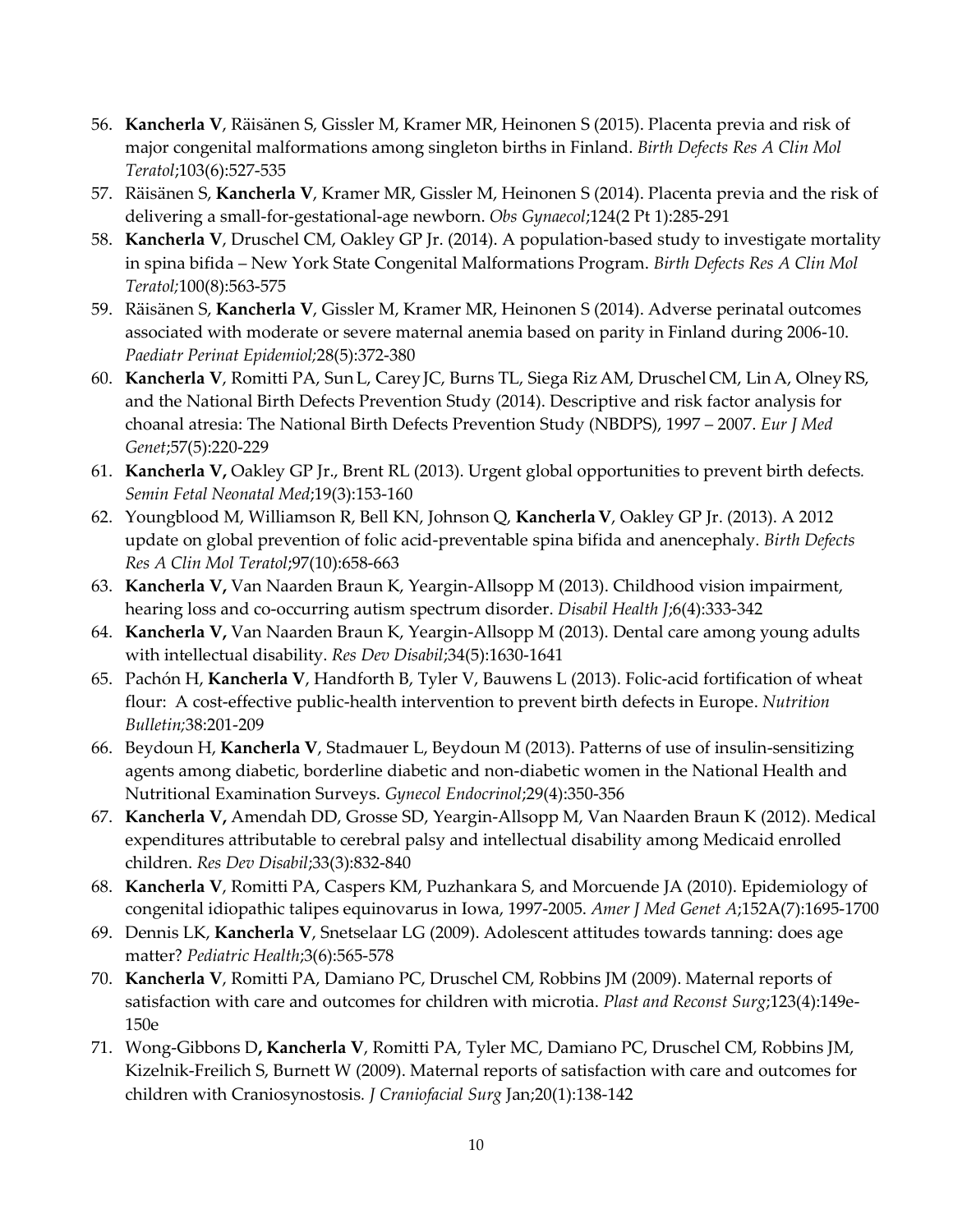- 72. Brown SL, Teufel JA, Birch DA, Raj S, Izenberg N, Lyness D, **Kancherla V** (2007). Reported alcohol use and perception of use among early adolescents. *Am J Health Studies*;22(1):33-41
- 73. Hanna B, Romitti P, Patil S, **Kancherla V**, Yankowitz J (2006). Ultrasound findings in 34 cases of trisomy 13. *Am J of Obs and Gynecol*;195(6):S169
- 74. Brown SL, Birch DA, Teufel J, **Kancherla V** (2006). Overweight in children: The perspective of 9-13 year olds. *Am J of Health Educ;*37:296-305
- 75. Brown SL, Birch DA, Teufel J, **Kancherla V** (2006). Gender, age, and behavior differences in early adolescent worry. *J Sch Health*;76(8):430-437
- 76. Brown SL, Birch DA, Teufel J, **Kancherla V** (2005). Bullying perspectives: experiences, attitudes, and recommendations of 9- to 13-year-olds attending health education centers in the United States. *J Sch Health;*75(10):384-392

#### **Manuscripts under Review**

- 77. Gili JA, López Camelo JA, Nembhard WN, Bakker M, de Wall HEK, Stallings EB, **Kancherla V**, Bermejo-Sánchez E, Contiero P, Dastgiri S, Feldkamp M, Nance A, Gatt M, Martínez L, Canessa MA, Groisman B, Hurtado-Villa P, Källén K, Landau D, Lelong N, Morgan M, Arteaga-Vázquez J, Pierini P, Rissmann A, Sipek A, Szabova E, Wertelecki W, Zarante I, Canfield MA, Mastroiacovo P. (2021). Analysis of birth prevalence and case fatality rates among neonates with congenital hydrocephalus. A 2000-2014 multi-country registry-based study. *Birth Defects Res* (Feb 2022)
- 78. Suhl J, Conway KM, Rhoads A, Langlois PH, Feldkamp ML; Michalski AM; Oleson J, Sidhu A; Kancherla V, Obrycki J, Mazumdar M; Romitti PA; the National Birth Defects Prevention Study. Pre-pregnancy exposure to arsenic in diet and non-cardiac birth defects. *Environ Health Perspectives* (Oct 2021)
- 79. Global Research on Developmental Disabilities Collaborators (GRDDC). Cerebral palsy and developmental intellectual disability in children younger than 5 years: findings from the GBD-WHO Rehabilitation Database 2019. *Dev Med Child Neurol (*Aug *2021)*
- 80. Russell O, **Kancherla V.** Electronic nicotine delivery systems (ENDS) use and its association with low academic achievement among 9th-12th grade students in the US –2017 Youth Risk Behavior Survey (YRBS). *Public Health Rep* (Apr 2021)
- 81. **Kancherla V,** Roos N, Walani S. Birth Defects in the 21st Century: Beyond Sustainable Development Goal 3. *Lancet Global Health* (Nov 2021)
- 82. **Kancherla V\***, Sundar M\*, Tandaki L, Lux A, Bakker MK, Bergman JEH, Bermejo-Sánchez E, Canfield MA, Dastgiri S, Feldkamp ML, Gatt M, Groisman B, Hurtado-Villa P, Kallén K, Landau D, Lelong N, Lopez-Camelo J, Martinez LE, Mastroiacovo P, Morgan M, Mutchinick OM, Nance AE, Nembhard WN, Pierini A, A Šípek A, Stallings EB, Szabova E, Tagliabue G, Wertelecki W, Zarante I, Rissmann A. Prevalence and mortality among children with anorectal atresia: A multicountry analysis. *PLOS One* (Feb 2022)
- 83. **Kancherla V**, Botto L, Rowe L, Blount J, Rosseau G, Ceceres A, Shlobin N, Smith A, Zimmerman K, Oakley GP, RJ Berry. Preventing birth defects, saving lives, and promoting health equity: An Urgent Call to Action for World Health Assembly Resolution for universal mandatory food fortification with folic acid. *Lancet Global Health* (July 2021)
- 84. Guzman I#, Kramer M, **Kancherla V**. Association between Pre-Pregnancy Diabetes Mellitus and Pre-Conception Folic Acid Supplement Use by Hispanic Ethnicity: Findings from Georgia, New York City and Puerto Rico PRAMS 2016-2018. *Birth Defects Res* (Nov 2021)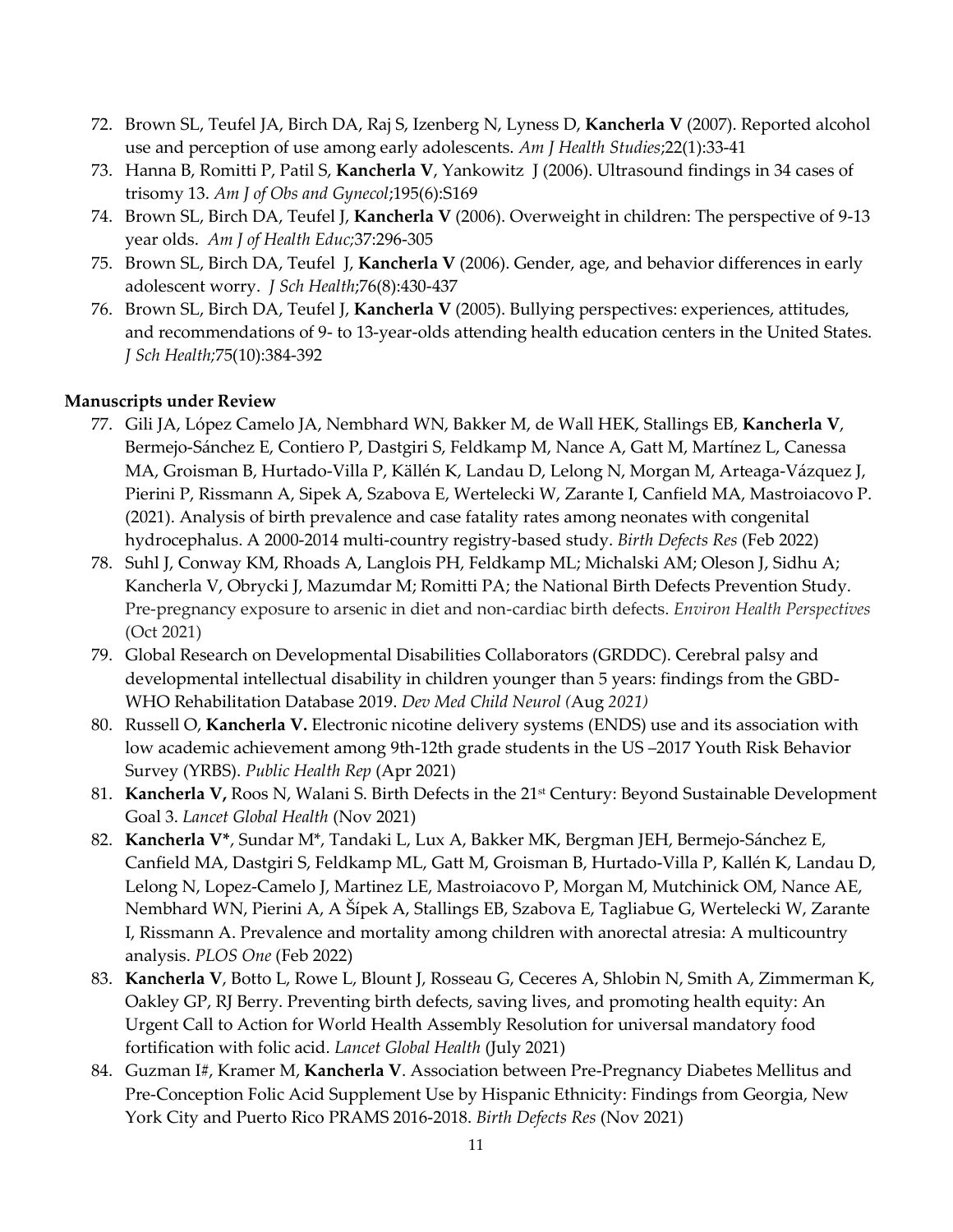- 85. Finn J#, Suhl J, **Kancherla V**, Conway KM, Oleson J, Sidhu A, Fisher S, Rasmissen S, Romitti PA, and the National Birth Defects Prevention Study. Maternal cigarette smoking and alcohol consumption and congenital diaphragmatic hernia. *Birth Defects Res* (Sep 2021)
- 86. Salehani A, **Kancherla V**, Zimmerman K, Shlobin NA, Oakley Jr. GP, Maleknia P, Johnson WD, Caceres A, Rosseau G, Blount JP. Current global public health approaches to spina bifida prevention and care: A knowledge primer for neurosurgeons. *World Neurosurgery* (Jan 2022)
- 87. Lachiewicz M#, Hailstorks T, **Kancherla V**. Employment Status in the United States and Access to Highly and Moderately Effective Contraceptives: An Analysis of the National Survey of Family Growth in the Post-Affordable Care Act, Pre-COVID-19 era. *Contraception* (Jan 2022)

## **Research in Progress**

- 88. **Kancherla V**. Current global epidemic of folate-preventable spina bifida.
- 89. Martinez-de-Villarreal LA , Velasco-Sepúlveda BH, Rissmann A, Pierini A, Šípek A, Khoshnood B , Groisman B, Landau D, Szabova E, Bermejo-Sánchez E, Tagliabue G, Zarante I, Cragan JD, Lopez-Camelo J, Orioli I, Kallén K, Feldkamp ML, Morgan M, Canfield MA, Gatt M, Mutchinick O, Hurtado-Villa P, Dastgiri S, **Kancherla V**, Nembhard WN, Wertelecki W, Mastroiacovo P. Isolated Gastroschisis: Mortality estimates based on data from international registries (1978–2014): What must be changed to have better outcomes?
- 90. Goldrick N, Revie G, Mossey P, Gili JA, López Camelo JS, Nembhard WN, Bakker M, de Wall HEK, Stallings EB, **Kancherla V**, Bermejo-Sánchez E, Contiero P, Dastgiri S, Feldkamp M, Nance A, Gatt M, Martínez L, Canessa MA, Groisman B, Hurtado-Villa P, Källén K, Landau D, Lelong N, Morgan M, Arteaga-Vázquez J, Anna Pierini, Rissmann A, Sipek A, Szabova E, Wertelecki W, Zarante I, Canfield MA, Mastroiacovo P. A retrospective observational study of cleft lip with cleft palate mortality and incidence using data from 22 International Clearing House for Birth Defects Surveillance and Research Centres for the period 1974-2015.
- 91. Hurtado-Villa P, Carreño A, Aguilar MP, Lina Ibañez L, Gili JA, López Camelo JS, Nembhard WN, Bakker M, de Wall HEK, Stallings EB, **Kancherla V**, Bermejo-Sánchez E, Contiero P, Dastgiri S, Feldkamp M, Nance A, Gatt M, Martínez L, Canessa MA, Groisman B, , Källén K, Landau D, Lelong N, Morgan M, Arteaga-Vázquez J, Anna Pierini, Rissmann A, Sipek A, Szabova E, Wertelecki W, Zarante I, Canfield MA, Mastroiacovo P. Analysis of prevalence and mortality among neonates and children with intestinal atresia: A multicountry study, 1974 – 2014.
- 92. **Kancherla V,** Kaustubh W, Priyadarshini P, Pachon H, Oakley GP. Status of global prevention of folic acid-preventabel spina bifida and anecephaly on the 30<sup>th</sup> anniversary of the British MRC Study.
- 93. **Kancherla V**, Ma C, Grant G, Lee HC, Shaw GM, Hintz S, Carmichael S. Disparities in distance to travel to hospital for first surgery for infants with myelomeningocele in California.
- 94. Asrani RP, Karmarkar S, Oakley GP, **Kancherla V**. Cost-benefit analysis for folic acid fortification and neural tube defects in India.
- 95. Chen S, **Kancherla V**, Rhodes A, Suul J, Conrad K, Romitti PA. A machine learning approach to investigate the epidemiology of omphalocele and gastroschisis
- 96. Lawrence S, **Kancherla V**, Rhodes A, Suul J, Conrad K, Romitti PA. Prevalence and descriptive epidemiology of omphalocele in Iowa.
- 97. Cao Y<sup>#</sup>, **Kancherla V**, Binongo J. A Propensity Score Matching Analysis of Selected Maternal Sexually Transmitted Diseases and Preterm Birth in the United States, 2016 to 2018.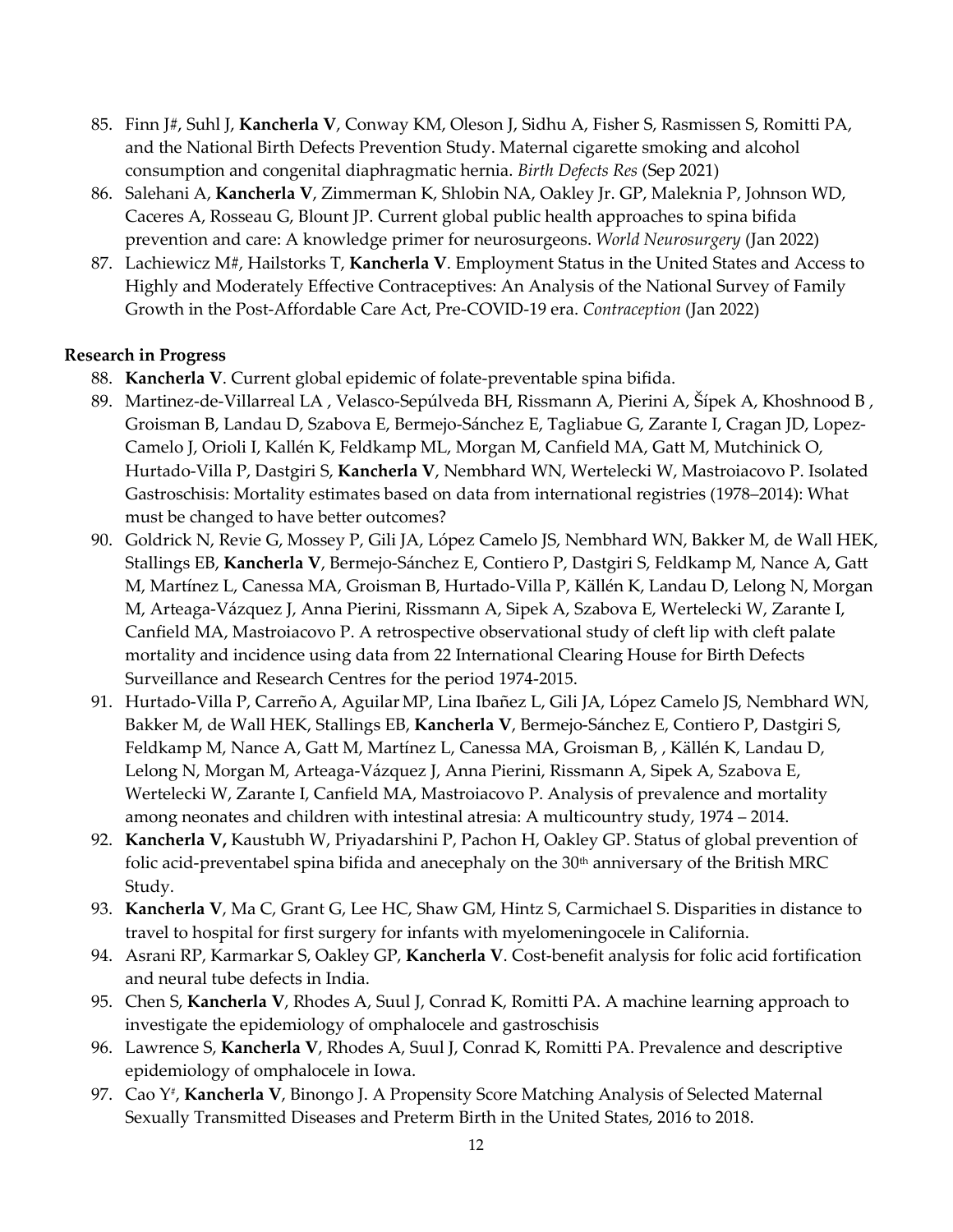- 98. Xu W, Rondini K, Chan A, Pachón H, **Kancherla V**. Mandatory food fortification reduces prevalence of anemia among women of reproductive age: Findings from multi-national Demographic Health Surveys.
- 99. **Kancherla V**, Roos N, Groisman B, Lincoletti O. Mapping global birth defects surveillance systems.
- 100. **Kancherla V**. Impact of pandemic on global birth defects surveillance systems.
- 101. **Kancherla V**, Suhl J, Kristin W, Romitti P. Drinking water disinfection byproducts and neural tube defects, National Birth Defects Prevention Study.
- 102. Global burden of disease collaborators. Global, regional, and national levels of neonatal, infant, and under-5 all-cause and cause-specific mortality, 1990–2019: findings from the Global Burden of Disease Study 2019.
- 103. Raskind-Hood C, Hoffman T, **Kancherla V**, Book W. Race and ethnic disparities in health care utilization among individuals with congenital heart defects.
- 104. Xi Y# , Sommerhalter K, Van Zutphen A, Soim A, Fapo O, Hsu W, Hsu D, Lui G, Zaidi A, **Kancherla V**, Raskind-Hood C, Book. Health care expenditures in individuals with congenital heart defects insured by Medicaid in New York State and Georgia.
- 105. **Kancherla V**, Hoffman T, Raskind-Hood C, Book W. Gestational diabetes among women of reproductive age and with a history of congenital heart disease in Georgia.
- 106. **Kancherla V,** Elani H, Raskind-Hood C, Book W, Hoffman T. Dental care utilization among individuals with congenital heart defects in Georgia.
- 107. **Kancherla V**, Arnold L, Danielson M, Kucik J, Thorpe P, Ouyang L, Thibadeau J, Oakley GP Jr. A population-based study to investigate the cause of death in individuals with spina bifida - The Metropolitan Atlanta Congenital Disorders Program, 1979-2018.
- 108. Rink D<sup>#</sup>, Raskind-Hood C, Book W, **Kancherla V**. Physiological and anatomical classification as a predictor for first year hospitalization and emergency room visits among infants with congenital heart disease
- 109. Graham N# , Raskind-Hood C, Hoffman T, **Kancherla V**, Book W. The association between diabetes mellitus and hospital care utilization among individuals with congenital heart defects.
- 110. Alam Z#, Raskind-Hood C, Hoffman T, **Kancherla V**, Book W. Cerebrovascular accident in congenital heart disease.
- 111. Kapera O<sup>#</sup>, Raskind-Hood C, Book W, **Kancherla V**. Association of heart failure and pulmonary hypertension among individuals with coexisting congenital heart defects and Down syndrome.
- 112. Xu S<sup>#</sup>, **Kancherla V**, Suhl J, Caspers K, Romitti PA. Descriptive epidemiology of congenital hydrocephaly, Iowa.
- 113. Russell O, **Kancherla V**. Electronic nicotine delivery systems (ENDS) use and its association with low academic achievement among 9th-12th grade students in the US –2019 Youth Risk Behavior Survey (YRBS)
- 114. Zhang Y, Raskind-Hood C, Book W, **Kancherla V**. The impact of influenza and comorbid conditions on healthcare utilization among children with congenital heart defects.
- 115. Chen J, Raskind-Hood C, Book W, **Kancherla V.** Mental health and congenital heart defects.
- 116. Rogers P, Cranmer J, Heran B, **Kancherla V**, Young M. Determinants of exclusive breastfeeding practices among low birthweight infants in Ethiopia.
- 117. **Kancherla V**, Priyadarsini P, Abebe G, Obeid R, Cranmer J. Implementation science of food fortification in Europe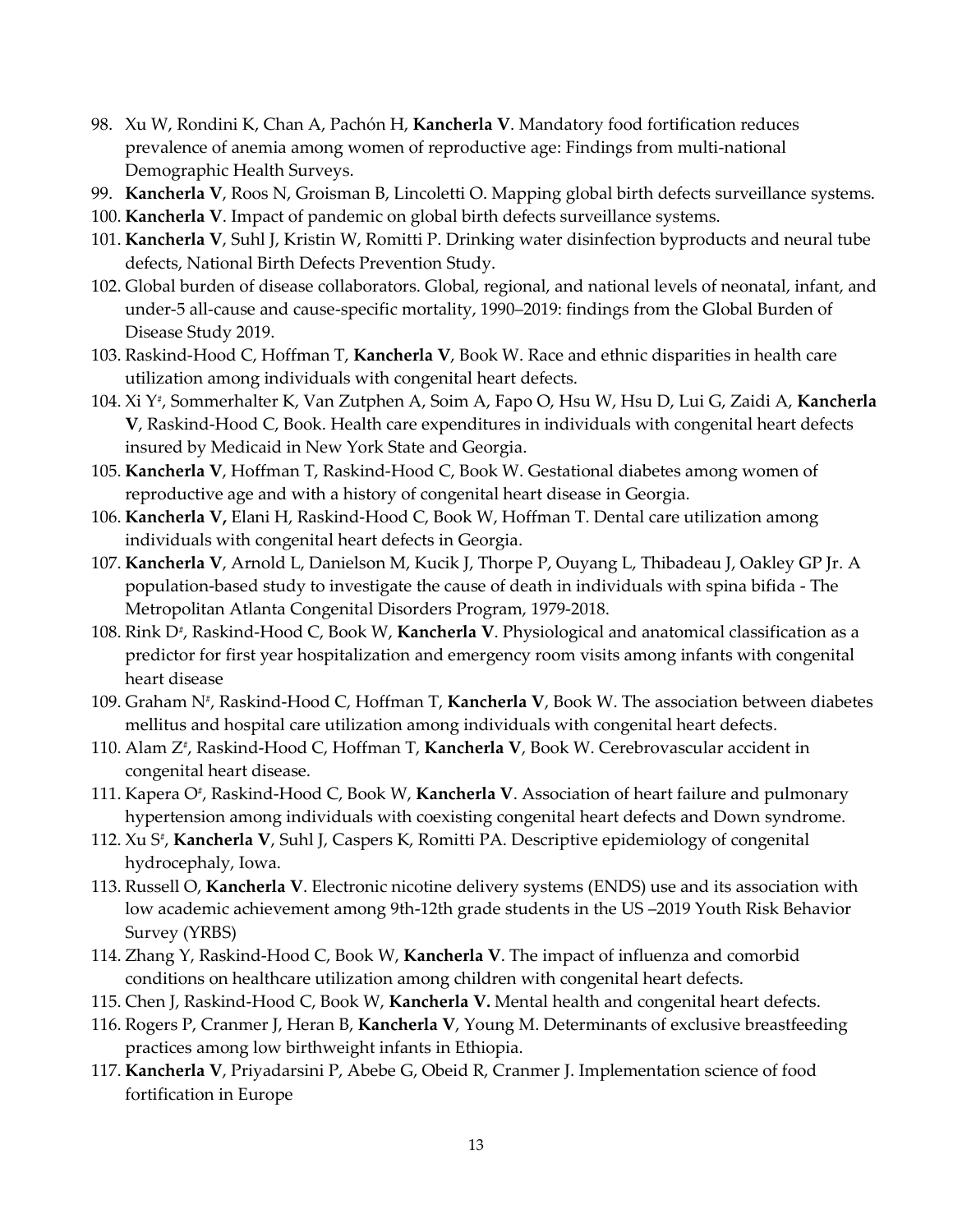## **TEACHING-RELATED PUBLICATIONS**

**Kancherla V** (2021). Small Teaching Report. Application of peer-to-peer learning method in Epidemiology. WHEA Explorations in Teaching and Learning Newsletter, Volume 2, page 22-page 24.

## **CONFERENCE PRESENTATIONS**

## **Posters Presentations**

- 1. **Kancherla V**, Mowla S, Raisanen S, Gissler M. Early neonatal mortality and its descriptive epidemiology among babies born with spina bifida in Finland, 2000-2014*. Society for Birth Defects Research and Prevention, Jun 2021 (Virtual Meeting)*
- 2. **Kancherla V**, Ma C, Purkey N, Hintz SR, Lee HC, Grant G, Carmichael SL*.* Factors Associated with Distance to First Surgical Repair among Infants with Myelomeningocele in California. *Society for Birth Defects Research and Prevention, Jun 2021 (Virtual Meeting)*
- 3. Russell O, **Kancherla V**. Electronic nicotine delivery systems (ENDS) use and academic achievement among 9th – 12th graders in the US – Findings from the 2017 Youth Risk Behavior Survey (YRBS). *Society for Epidemiology Research, Jun 2021 (Virtual Meeting)*
- 4. Lachiewicz M, Hailstorks T, **Kancherla V**. Employment Status in the United States and Use of Long-Acting Reversible Contraception or Moderately Effective Contraception before and after the Affordable Care Act: An Analysis of the National Survey of Family Growth 2006-2010 and 2015- 2017. *Society for Epidemiology Research, Jun 2021 (Virtual Meeting)*
- 5. **Kancherla V**, Mowla S, Raisanen S, Gissler M. Early neonatal mortality and its descriptive epidemiology among babies born with spina bifida in Finland, 2000-2014. *Society for Epidemiology Research, Jun 2021 (Virtual Meeting)*
- 6. Wegner C, **Kancherla V**, Rissman A. Current prevalence of periconceptional folic acid supplement use and its determinants in Germany: Findings from a cross-sectional study. *Society for Epidemiology Research, Dec 2020 (Virtual Meeting)*
- 7. Manandhar M, Beydoun H, **Kancherla V**. Association between body mass index and folate insufficiency indicative of neural tube defects risk among non-pregnant women of childbearing age in the United States, NHANES, 2007-2010. *Society for Epidemiology Research, Dec 2020 (Virtual Meeting)*
- 8. Manandhar M, Beydoun H, **Kancherla V**. Body mass index and folate insufficiency indicative of neural tube defects risk among non-pregnant women of childbearing age in the United States, NHANES, 2007-2010. *Society for Birth Defects Research and Prevention, Jun 2020 (Virtual Meeting)*
- 9. **Kancherla V**, Wagh K, Pachon H, Oakley GP Jr. 2019 update on folic acid-preventable spina bifida and anencephaly. *Society for Birth Defects Research and Prevention, Jun 2020 (Virtual Meeting)*
- 10. **Kancherla V**, Tsang B, Wagh K, Dixon M, Oakley GP Jr. High potential for prevention of major neural tube defects through folic acid fortified salt. *Micronutrient Forum, Bangkok, Thailand, Mar 2020*
- 11. Konrad T, Pachón H, **Kancherla V**. Association between National Mandatory Flour Fortification Legislation and Anaemia Prevalence among Women of Reproductive Age: Demographic and Health Survey Findings. *Micronutrient Forum*, *Bangkok, Thailand, Mar 2020*
- 12. **Kancherla V**, Koning M, Koning J, Woldemr M, Biluts H. Surgical Care for Myelomeningocele and Congenital Hydrocephalus in a Large Urban Teaching Hospital in Ethiopia. *9th International Conference on Birth Defects and Developmental Disabilities in Developing World, Colombo, Sri Lanka, Feb 2020 (Accepted)*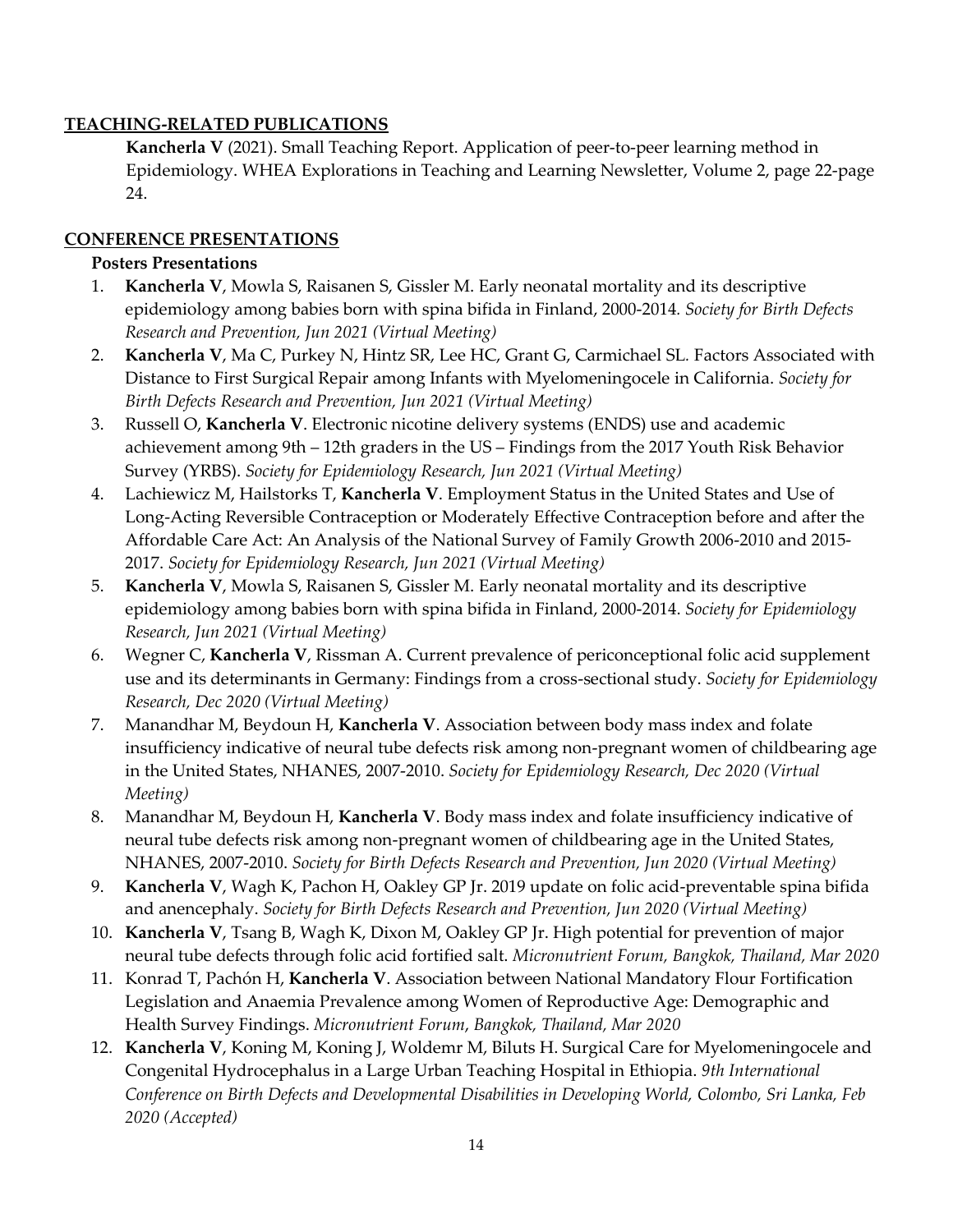- 13. **Kancherla V**, Ma C, Grant G, Shaw GM, Hintz SR, Carmichael SL. Factors Associated with Timeliness of Surgical Repair among Infants with Myelomeningocele: California Perinatal Quality Care Collaborative, 2006-2011. *2019 International Conference on NTDs, Boston, Sep 2019*
- 14. Dixon M, **Kancherla V**, Afework M, Magana T, Oakley GP Jr. High Potential for Reducing Folic Acid-Preventable Spina Bifida and Anencephaly, and Related Stillbirth and Child Mortality, in Ethiopia. *2019 International Conference on NTDs, Boston, Sep 2019*
- 15. **Kancherla V**, Koning M, Koning J, Woldemr M, Biluts H. Surgical Care for Myelomeningocele and Congenital Hydrocephalus in a Large Urban Teaching Hospital in Ethiopia. *2019 International Conference on NTDs, Boston, Sep 2019*
- 16. **Kancherla V**, Ma C, Grant G, Shaw GM, Hintz SR, Carmichael SL Factors associated with first-year mortality in infants with myelomeningocele, California Perinatal Quality Care Collaborative, 2001- 2016. *2019 International Conference on NTDs, Boston, Sep 2019*
- 17. Mowla S, Gissler M, Raisanen S, **Kancherla V**. Maternal Pregestational Diabetes Mellitus and Neural Tube Defects in the Offspring: Findings from Nationwide Registries in Finland from 2000- 2014. *2019 International Conference on NTDs, Boston, Sep 2019*
- 18. **Kancherla V**, Averbach H, Oakley GP Jr. Nation-Wide Failure of Voluntary Folic Acid Fortification of Corn Masa Flour and Tortillas with Folic Acid. *Teratology Society, San Diego, Jun 2019*
- 19. **Kancherla V**, Ma C, Grant G, Lee HC, Hintz SR, Carmichael SL. Factors associated with first-year mortality in infants with myelomeningocele. *Teratology Society, San Diego, Jun 2019*
- 20. Bakker M, **Kancherla V**, Canfield MA, Bermejo Sanchez E, Cragan J, Dastgiri S, De Walle HEK, Feldman M, B Groisman B, Gatt M, Hurtado Villa PM, Kallen K, Koshnood B, Landau D, Lopez Camelo J, Martinez L, Morgan M, Mutchinick O, Nembhard W, Pierini A, Sipek A, Rissman A, Szabova E, Tagliabue G, Wertelecki W, Zarante I, Mastroiacovo P. Analysis of mortality among neonates and children with spina bifida from registries in multiple countries, 2001-2012*. Society for Epidemiologic Research, Minneapolis, Jun 2019*
- 21. Kumar A, Kramer M, **Kancherla V.** Screen time use in children with attention deficit/hyperactivity disorder in the United States. *Society for Epidemiologic Research, Minneapolis, Jun 2019*
- 22. **Kancherla V.** Identifying countries with immediate mandatory fortification potential to prevent spina bifida and anencephaly. *Teratology Society Annual Meeting, Clearwater Beach, Jun 2018*
- 23. **Kancherla V,** Redpath B, Oakley GP Jr**.** The failure of voluntary folic acid fortification of corn masa flour and corn tortillas in the US**.** *Teratology Society Annual Meeting, Clearwater Beach, Jun 2018*
- 24. **Kancherla V**, Ma C, Grant G, Shaw GM, Hintz SR, Carmichael SL. A Population-Based Analysis of Factors Associated with Timeliness of Surgical Repair among Infants with Myelomeningocele. *Teratology Society Annual Meeting, Clearwater Beach, Jun 2018*
- 25. **Kancherla V,** Zimmerman S. Identifying countries with immediate mandatory fortification potential to prevent spina bifida and anencephaly. *International Conference on Birth Defects and Disabilities in Developing Countries, Bogota, Colombia, Nov 2017*
- 26. **Kancherla V,** Weakland A, Walani S, Bauwens L, Warf B, Oakley GP Jr. (2017). Scorecard for spina bifida research, prevention, and policy – A development process. *International Conference on Birth Defects and Disabilities in Developing Countries, Bogota, Colombia, Nov 2017*
- 27. **Kancherla V**, Zimmerman S. Identifying countries with immediate mandatory fortification potential to prevent spina bifida and anencephaly. *International Conference on Neural Tube Defects, Austin, Oct 2017*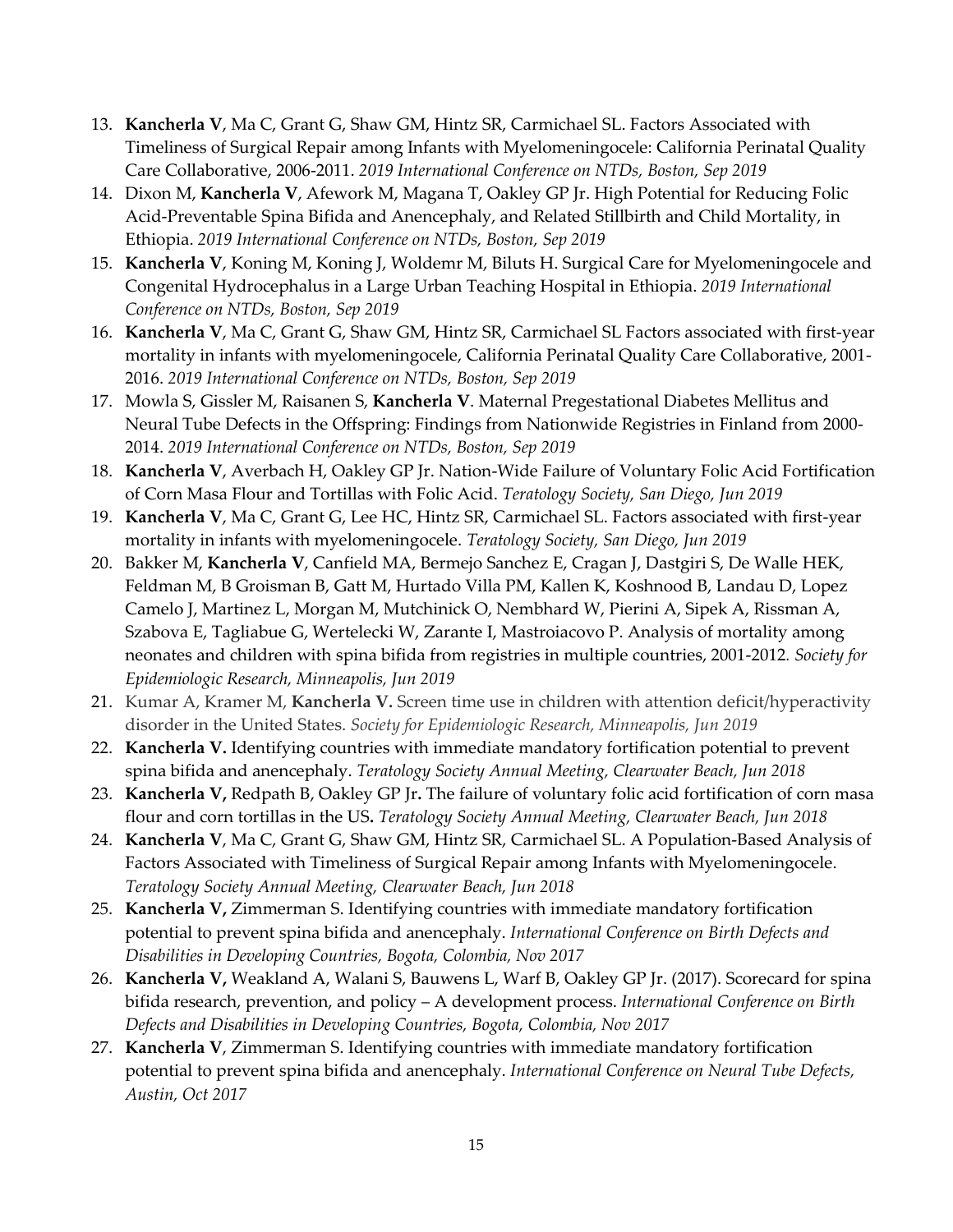- 28. **Kancherla V,** Weakland A, Walani S, Bauwens L, Warf B, Oakley GP Jr. (2017). Scorecard for spina bifida research, prevention, and policy – A development process. *International Conference on Neural Tube Defects, Austin, Oct 2017*
- 29. Nguyen B, Weiss P, Baydoun H, **Kancherla V**. Association between serum folate concentration and depression in reproductive aged U.S. women, NHANES (2011-2012). *Society for Epidemiologic Research, Seattle, Jun 2017*
- 30. Echaiz JF, Blas M, **Kancherla V**, Unintended pregnancy and its association with inadequate Rotavirus immunization in Peruvian children, Demographic Health Survey, 2012. *Society for Epidemiologic Research, Seattle, Jun 2017*
- 31. Horslev T, Binongo J, **Kancherla V**, Maternal *Chlamydia* infection during pregnancy among younger mothers and risk of gastroschisis in singleton births in the United States. *Society for Epidemiologic Research, Seattle, Jun 2017*
- 32. **Kancherla V***,* Arth A, Pachón H, Zimmerman S, Johnson Q, Oakley GP Jr. A 2015 global update on folic acid-preventable spina bifida and anencephaly. *Micronutrient Initiative, Cancun, Mexico, Oct 2016*
- 33. Oakley GP Jr. & **Kancherla V**. Contribution of total prevention of folic acid preventable spina bifida and anencephaly towards achieving health-related Sustainable Development Goals in India. *Micronutrient Initiative, Cancun, Mexico, Oct 2016*
- 34. **Kancherla V***,* Arth A, Pachón H, Zimmerman S, Johnson Q, Oakley GP Jr. A 2015 global update on folic acid-preventable spina bifida and anencephaly. *Teratology Society*, *San Antonio, Jun 2016*
- 35. Mukhtar A, Kramer M, Oakley GP Jr., **Kancherla V**. Periconceptional folic acid intake among women of reproductive age in Georgia, Pregnancy Risk Assessment and Monitoring Survey. *Society for Epidemiologic Research, Miami, Jun 2016*
- 36. ObeidR, PietrzikK, OakleyGP Jr.**, KancherlaV,** HolzgreveW, Wieser S**.** Preventable neural tube defects in Europe. *Teratology Society, Montreal, Jun 2015*
- 37. Dong D, Binongo J, **Kancherla V**. Maternal exposure to chlamydia during pregnancy and risk of cyanotic congenital heart defects in the offspring. *Society for Epidemiologic Research, Denver, Jun 2015*
- 38. **Kancherla V**, Garn JV, Zakai NA, Williamson RS, Cashion WT, Oluwaseun O, Judd S, McClellan W, Oakley GP Jr. Multivitamin use and serum vitamin B-12 levels in older-adult metformin users in REGARDS, 2003-2007. *Society for Epidemiologic Research, Denver, Jun 2015*
- 39. ElliottJL, **KancherlaV**, Patel BB, Holland NW, Johnson II TM, Phillips LS, Oakley GP Jr., CP Vaughan CP. Metformin use and assessment of vitamin B12 status among older veterans. *American Geriatric Society, Orlando, May 2014*
- 40. Youngblood M, Williamson R, Bell KN, Johnson Q, **KancherlaV**, Oakley GP Jr.. A 2012 update on global prevention of folic acid-preventable spina bifida and anencephaly. International Congress of Pediatrics 2013, *Melbourne, Australia, Aug 2013*
- 41. **Kancherla V**, Van Naarden Braun K, Yeargin-Allsopp M. Vision impairment, hearing loss and autism spectrum disorders. *Society for Epidemiologic Research, Boston, Jun 2013*
- 42. **Kancherla V**, Van Naarden Braun K, Yeargin-Allsopp M. Factors associated with dental care among youth with intellectual disabilities: Metropolitan Atlanta Developmental Disabilities Surveillance Follow-Up Study. *Society for Epidemiologic Research, Minneapolis, Jun 2012*
- 43. Beydoun H, **Kancherla V**, Stadtmauer L, Beydoun M. Patterns of use of insulin-sensitizing agents among diabetic, borderline diabetic and non-diabetic women in the National Health and Nutrition Examination Surveys*. Society for Epidemiologic Research, Minneapolis, Jun 2012*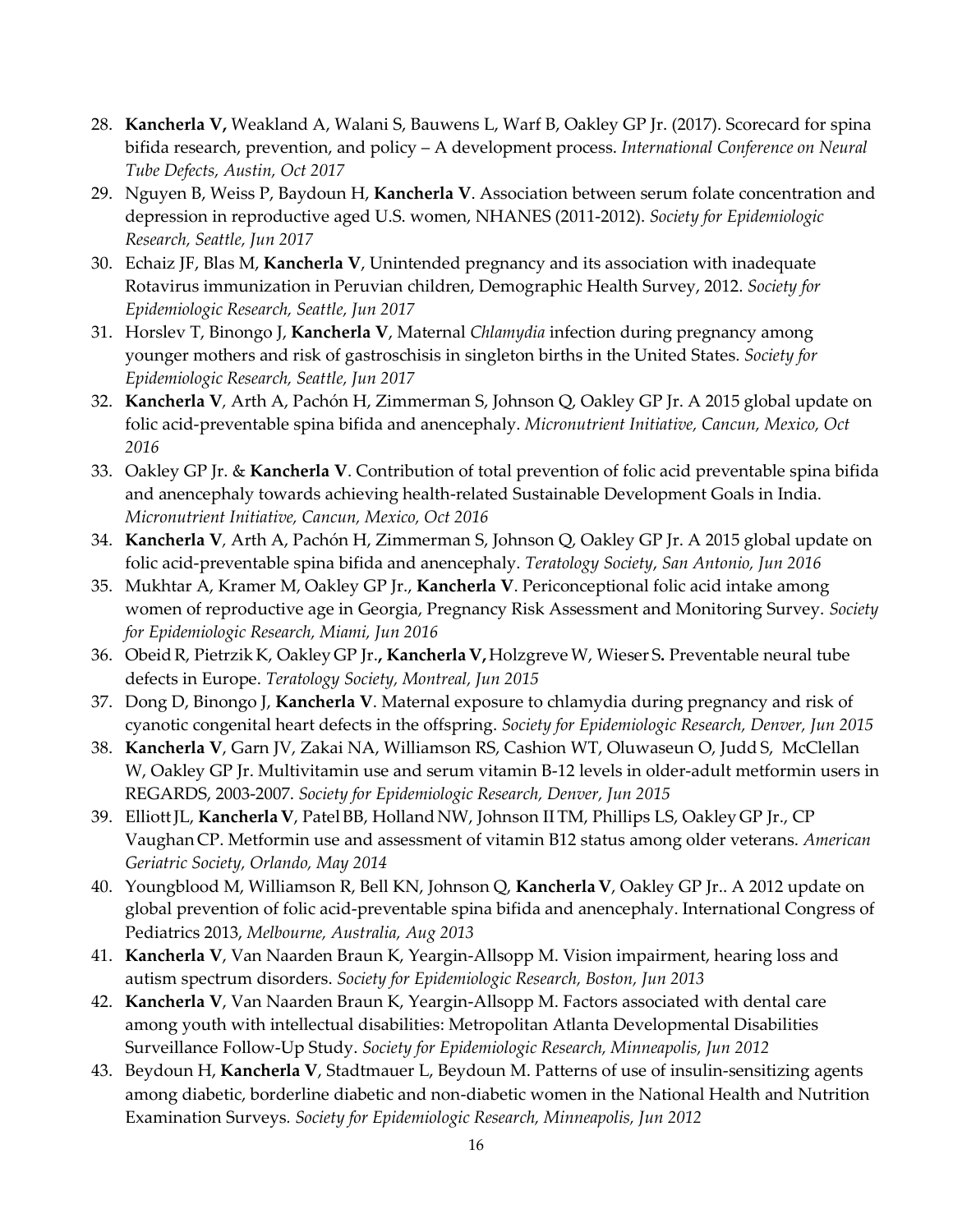- 44. **Kancherla V,** Amendah DD, Grosse SD, Yeargin-Allsopp M, Van Naarden Braun K. Medical expenditures attributable to cerebral palsy and intellectual disability among Medicaid enrolled children. *Annual Conference Association of University Centers on Disabilities (AUCD), Crystal City, VA, Jun 2011*
- 45. **KancherlaV**, RomittiPA, Sun L, Burns TL, CareyJC, Siega-RizAM, Druschel CM, LinA. Epidemiology of choanal atresia: The National Birth Defects Prevention Study. *Society for Epidemiologic Research - Congress of Epidemiology, Montreal, Jun 2011*
- 46. **Kancherla V**, Ramon I, Rhodes C. Experiences of AUCD-CDC Fellows: epidemiology, surveillance, and health communication perspectives on developmental disability. *Annual Conference Association of University Centers on Disabilities (AUCD), Crystal City, Jun 2010*
- 47. **Kancherla V**, Romitti PA, Puzhankara S. Descriptive epidemiology of congenital talipes equinovarus in Iowa, 1989-2005. *Society for Perinatal and Reproductive Epidemiology, Chicago, Jun 2008*
- 48. Hanna B, Romitti P, Patil S, **Kancherla V,** Yankowitz J[. Ultrasound findings in 34 cases of trisomy](http://apps.webofknowledge.com/full_record.do?product=WOS&search_mode=AuthorFinder&qid=7&SID=4C2hjJoEJhL1GC8D7n6&page=2&doc=15)  [13.](http://apps.webofknowledge.com/full_record.do?product=WOS&search_mode=AuthorFinder&qid=7&SID=4C2hjJoEJhL1GC8D7n6&page=2&doc=15) *27th Annual Meeting of the Society of Maternal Fetal Medicine, San Francisco, 2007*
- 49. **Kancherla V**, Dennis LK. A Meta-analysis of pre-, peri-, and neonatal risk factors for autism. *Society for Epidemiologic Research - Congress of Epidemiology, Seattle, Jun 2006 (SER Student Travel Prize Winner)*
- 50. **Kancherla V**, Hammig B, Ogletree RJ, Fetro JV. Knowledge, attitudes, and behaviors of selected Midwestern college students regarding sun exposure and skin protection. *American Association for Health Education, Chicago, Jun 2005*
- 51. Brown SL, Birch DA, **Kancherla V**, Boyer M, Midland D. Underage alcohol consumption: attitudes and opinions of elementary school children. *American Public Health Association, Washington DC, Jun 2004*
- 52. Brown SL, Birch, DA, **Kancherla V**, Boyer M, Midland D. Bullying, attitudes, and opinions of elementary school children. (Poster) *American Public Health Association, Washington DC, Jun 2003*

# **Podium Presentations**

- 1. **Kancherla V**. F. Clarke Fraser New Investigator Award Presentation. *Society for Birth Defects Research and Prevention Annual Meeting, June 2021 (Virtual Meeting)*
- 2. Blencowe H, **Kancherla V**, Moorthie S, Darlison M, Gibbons S, Modell B. Lack of knowledge about NTD prevalence in the world – Folate Task Team. *Micronutrient Forum, Nov 2020 (Virtual Meeting)*
- 3. **Kancherla V***.* Salt as an alternative to promote folic acid fortification in selected low- and middleincome countries. *Micronutrient Forum, Nov 2020 (Virtual Meeting)*
- 4. **Kancherla V,** Tsang B, Wagh K, Dixon M, Oakley GP Jr. Global Prevention of Neural Tube Defects with Folic Acid-Fortified Salt. *Society for Birth Defects Research and Prevention, Charleston, South Carolina, Jun 2020 (Virtual Meeting)*
- 5. **Kancherla V**, Tsang B, Wagh K, Dixon M, Oakley GP Jr. Global Prevention of Neural Tube Defects with Folic Acid-Fortified Salt. *Unite for Sight. Global Health and Innovations Conference. Yale University, Apr 2020 (Virtual Meeting)*
- 6. **Kancherla V**. Roos N, Walani S. Linking birth defects to Sustainable Development Goals (2030). *9 th International Conference on Birth Defects and Disabilities in Developing Countries, Colombo, Sri Lanka, Feb 2020*
- 7. **Kancherla V**. Mapping birth defects surveillance programs globally WHO. *9 th International Conference on Birth Defects and Disabilities in Developing Countries, Colombo, Sri Lanka, Feb 2020*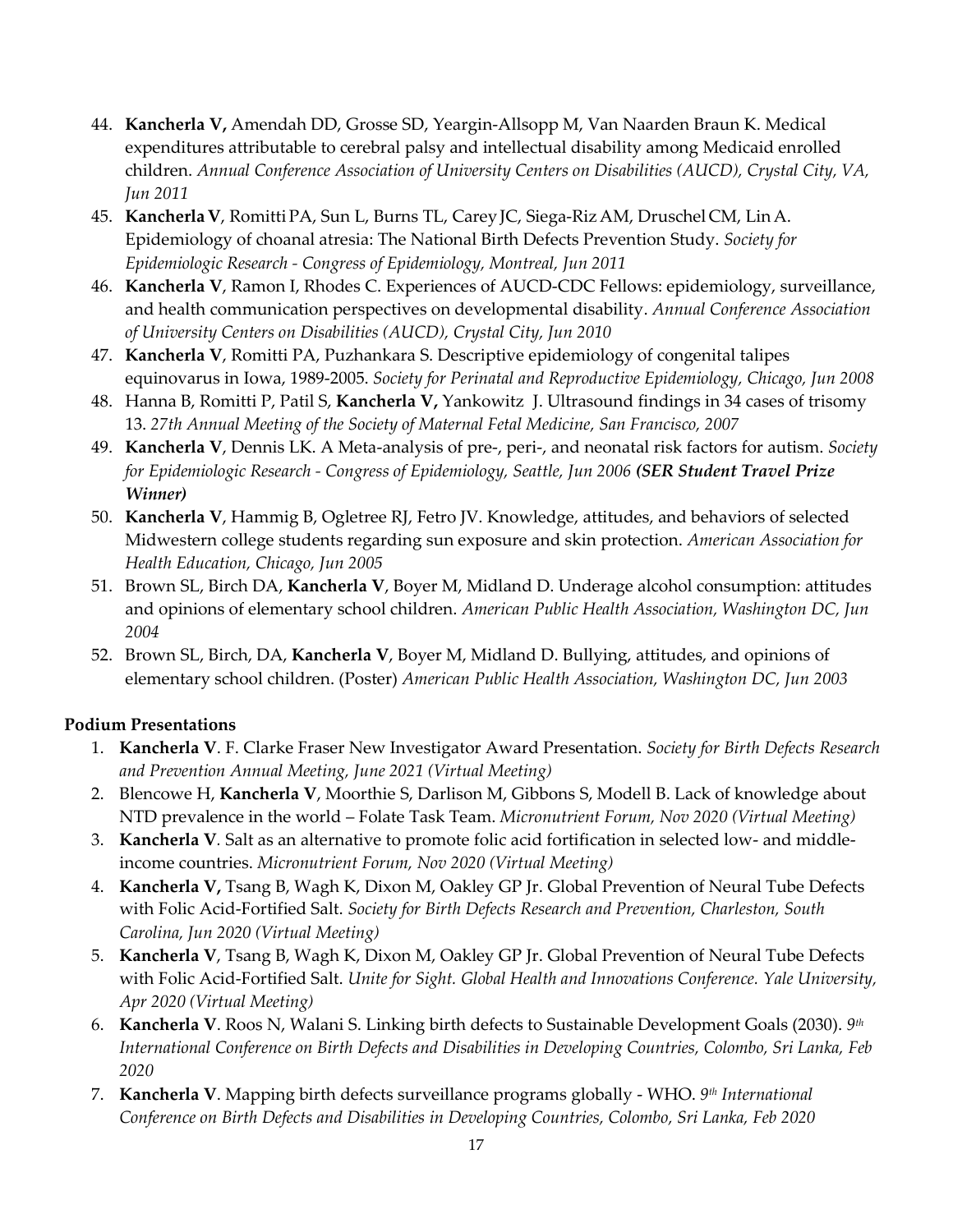- 8. **Kancherla V**. Global Prevention of Neural Tube Defects With Folic Acid-Fortified Wheat and Salt. *9 th International Conference on Birth Defects and Disabilities in Developing Countries, Colombo, Sri Lanka, Feb 2020*
- 9. **Kancherla V,** Wagh K, Pachon H, Oakley GP Jr. 2019 Global status of prevention of folic acidpreventable neural tube defects. *9 th International Conference on Birth Defects and Disabilities in Developing Countries, Colombo, Sri Lanka, Feb 2020*
- 10. **Kancherla V**. Salt as an alternative to promote folic acid fortification in selected low- and middleincome countries. *9th International Conference on Birth Defects and Disabilities in Developing Countries, Colombo, Sri Lanka, Feb 2020*
- 11. Dixon M, **Kancherla V**, Afework M, Magana T, Oakley GP Jr. High Potential for Reducing Folic Acid-Preventable Spina Bifida and Anencephaly, and Related Stillbirth and Child Mortality, in Ethiopia*. 9th International Conference on Birth Defects and Disabilities in Developing Countries, Colombo, Sri Lanka, Feb 2020*
- 12. **Kancherla V**, Tsang B, Wagh K, Dixon M, Oakley GP Jr. Global Prevention of Neural Tube Defects with Folic Acid-Fortified Salt. *2019 International Conference on NTDs. Boston, Sep 2019*
- 13. Xu, S, Suhl J, **Kancherla V,** Romitti PA**.** Descriptive epidemiology of congenital hydrocephaly, Iowa. *International Clearinghouse for Birth Defects Surveillance and Research, Bratislava, Slovak Republic (Sep 2019)*
- 14. **Kancherla V**, Oakley GP Jr. Achieving reductions in child mortality by preventing birth defects in India – a step towards Sustainable Development Goals. *International Federation for Spina Bifida and Hydrocephalus*, *New Delhi, India, Aug 2018*
- 15. **Kancherla V**, Wagh K, Johnson Q, Oakley GP Jr. A 2017 Global Update on Folic Acid-Preventable Spina Bifida and Anencephaly. *Invited Speaker, Teratology Society, Clearwater Beach, Jun 2018*
- 16. **Kancherla V.** Status of current global prevention of spina bifida and anencephaly and subsequent impact on child mortality indicators in the era of Sustainable Development Goals. 2017 Alessandra Lisi Award Presentation. *International Clearinghouse on Birth Defects Surveillance and Research-Annual Conference*, *Austin, Nov 2017.*
- 17. Bakker M, **Kancherla V**, Mastroiacovo P and the participating centers of the ICBDSR Mortality Project. A Population-Based Study of Mortality in Infants and Children Spina Bifida: The International Clearinghouse for Birth Defects and Surveillance and Research (ICBDSR) Mortality Project. *International Conference on Birth Defects and Disabilities in Developing Countries*, *Bogota, Colombia, Nov 2017*
- 18. Blencowe H, **Kancherla V**, Moorthie S, Darlison M, Modell B. Estimates of global and regional prevalence of neural tube defects for the year 2015. *International Conference on Birth Defects and Disabilities in Developing Countries*, *Bogota, Colombia, Nov 2017*
- 19. **Kancherla V.** Global prevention of folic acid-preventable spina bifida and anencephaly. *International Conference on Birth Defects and Disabilities in Developing Countries*, *Bogota, Colombia, Nov 2017*
- 20. **Kancherla V**, Oakley GP Jr. Achieving reductions in child mortality by preventing birth defects in India – a step towards Sustainable Development Goals. *International Conference on Birth Defects and Disabilities in Developing Countries*, *Bogota, Colombia, Nov 2017*
- 21. Young M, Guo J, Williams A, Whitfield K, Nasrin S, **Kancherla V**, Crider K, Pfeiffer C, Serdula M on behalf of the BRINDA working group. Do vitamin B12 and folate need to be adjusted for inflammation? *IUNS 21st International Congress on Nutrition*, *Buenes Aires, Argentina, Oct 2017*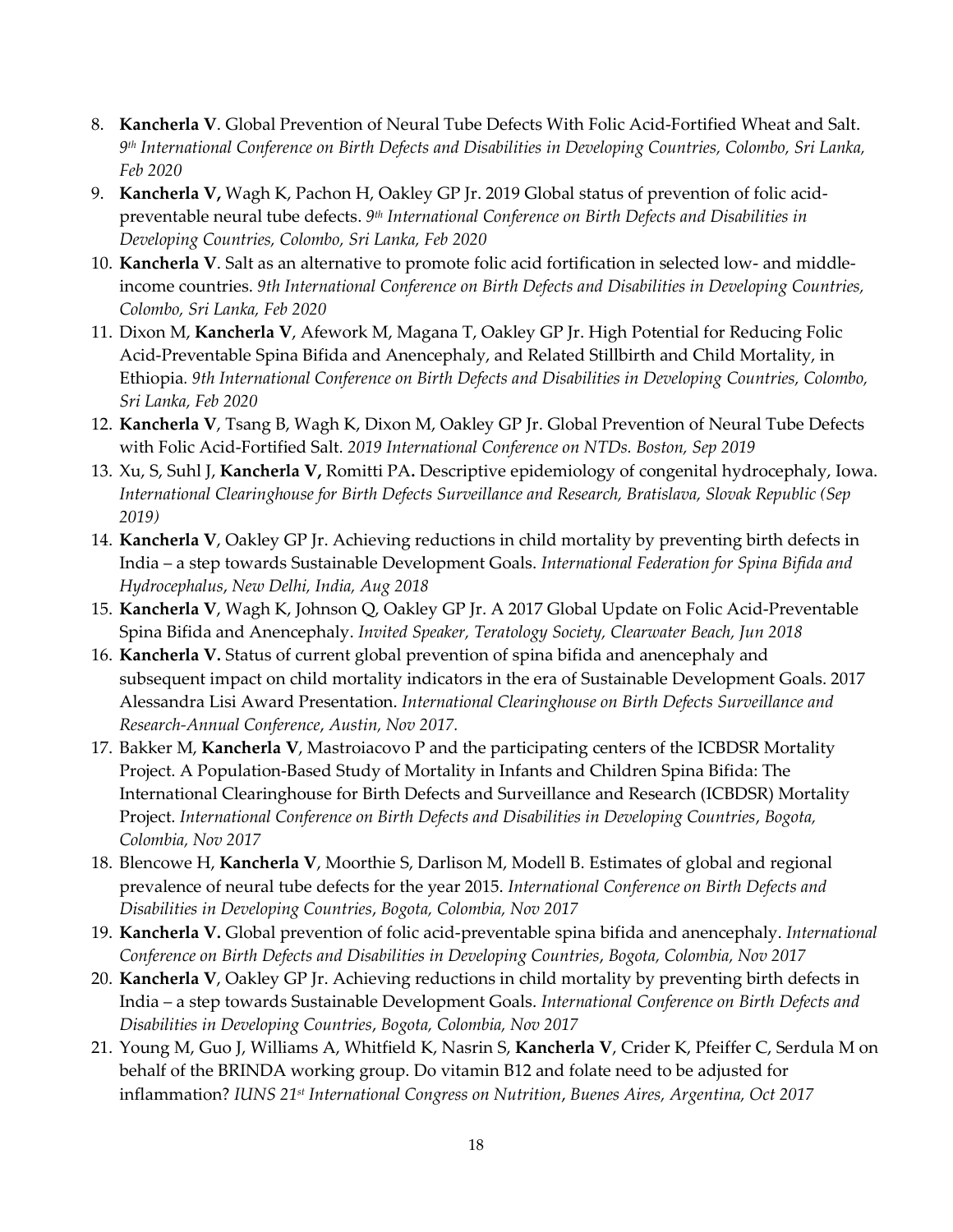- 22. **Kancherla V**, Oakley GP Jr**.** Achieving reductions in child mortality by preventing birth defects in India – a step towards Sustainable Development Goals. *International Conference on Neural Tube Defects, Austin, Oct 2017*
- 23. Arth A, **Kancherla V**, Pachón H, Zimmerman S, Johnson Q, Oakley GP Jr. (2016). Status of global prevention of folic acid-preventable spina bifida and anencephaly. *Invited Speaker, Teratology Society Annual Meeting, Denver, Jun 2017*. *2017 Wilson Publication Award Spotlight Presentation*
- 24. **Kancherla V**, Oakley GP Jr. Achieving reduction in child mortality by preventing birth defects in India, and its contribution to Sustainable Development Goals. *Teratology Society,* Denver, Jun 2017
- 25. Bauwens L, Weakland A, **Kancherla V**, Walani S. PUSH! Global Alliance. *International Federation for Spina Bifida and Hydrocephalus – Turning Points Conference,* Ghent, Belgium, Oct 2016
- 26. **Kancherla V**, Bakker M. Global mortality study for spina bifida Findings from 28 member countries. *International Clearinghouse for Birth Defects Surveillance and Research (ICBDSR), Magdeburg, Germany, Sep 2016*
- 27. **Kancherla V**, Oakley GP Jr. Contribution of total prevention of folic acid preventable spina bifida and anencephaly towards achieving health-related Sustainable Development Goals in India. *Teratology Society Annual Meeting, San Antonio, Jun 2016*
- 28. **Kancherla V***,* Arth A, Pachón H, Zimmerman S, Johnson Q, Oakley GP Jr. A 2015 Global Update on Folic Acid-Preventable Spina Bifida and Anencephaly. *Micronutrient Forum, Cancun, Mexico, Oct 2016*
- 29. Pachón H, **Kancherla V**, Oakley GP Jr. Mapping fortification in Latin America and Europe. *Congreso Latinoamericano de Nutrición (SLAN). Dominican Republic, Oct 2015*
- 30. **Kancherla V**, Arth A, Pachón H, Zimmerman S, Quentin Johnson Q, Oakley GP Jr. Global Prevention of Spina bifida and anencephaly, year 2014. *International Conference on Birth Defects and Disabilities in the Developing World. Dar-es-salaam, Tanzania. Sep 2015*
- 31. **Kancherla V**, Druschel CM, Oakley GP Jr. A population-based study to investigate the cause of death in spina bifida. *International Conference on Neural Tube Defects, Austin, Oct 2013*
- 32. **Kancherla V**. Birth defects in the United States: Surveillance, epidemiology and prevention. Pune *Public Health Conference 2013, University of Pune, Maharashtra, India, Feb 2013*

# **RESEARCH GRANTS**

- 1. Co-Principal Investigator. 2014-2016, US\$ 100,000, Rich Foundation, Atlanta Project: Epidemiology of spina bifida and anencephaly in Metro-politan Atlanta
- 2. Co-Principal Investigator. Jan 2016 Apr 2016. 50% effort. Centers for Disease Control and Prevention. Project: Mandatory Folic Acid Fortification Readiness Review
- 3. Sub-contract. Oct 2017-May 2019. NIH-NICHD R01 Grant MD007796. Disparities in Care, Morbidity & Survival Among Infants with Birth Defects. PI: Stanford University
- 4. Sub-contract. Sep 2018-Sep 2023. CDC U01DD001223. Iowa CBDRP: Component A BD-STEPS II Core. PI: University of Iowa – Iowa Registry for Congenital and Inherted Disorders
- 5. Co-Investigator. 2017 Ongoing. Surveillance of Congenital Heart Defects Among Children, Adolescents, and Adults. US Centers for Disease Control and Prevention. CDC-RFA-DD19-1902 Component A.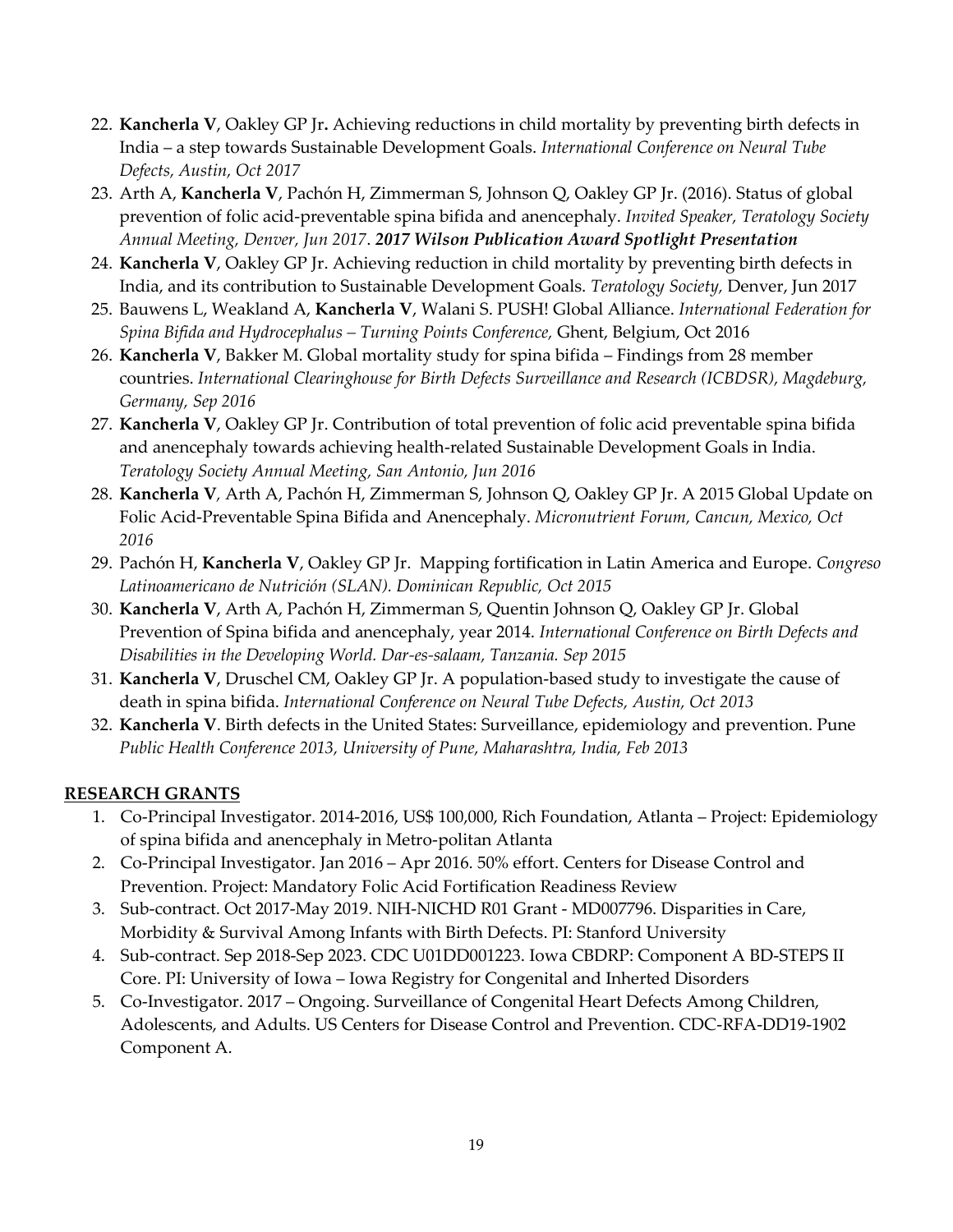#### **OTHER PROFESSIONAL ACTIVITIES**

- *1. Member, Surveillance Data Committee,* National Birth Defects Prevention Network (Nov 2021 Ongoing)
- *2. Chair, Public Affairs Committee.* Society for Birth Defects Research and Prevention (Jul 2021 June 2023)
- *3. Research Advisory Council Member.* Spina Bifida Association. (Jun 2021 Ongoing)
- *4. 2022 Conference Program Committee Member.* Society for Birth Defects Research and Prevention. (Jul 2021 – Jun 2022)
- *5. Awards Committee Member.* Society for Birth Defects Research and Prevention. (Jul 2021 Jun 2024)
- *6. Collaborator and Reviewer for CBDRP.* Iowa Registry for Congenital and Inherited Disorders. (Aug 2017 – Ongoing)
- *7. Consultant.* Department of Maternal, Newborn, Child and Adolescent Health, World Health Organization (WHO). (2017-Ongoing)
- *8. Technical Expert.* Global WHO Birth Defects Technical Working Group. World Health Organization. (Feb 2019-Ongoing)
- *9. Committee Member.* Scientific Committee, World Birth Defects Day, International Clearinghouse for Birth Defects Surveillance and Research (Sep 2018)
- *10. Member*. Global Research on Developmental Disabilities Collaborators. Global Burden of Disease Study, Institute for Health Metrics and Evaluation (IHME), Seattle, WA (July 2018-Ongoing)
- *11. Consultant.* Mapping Birth Defect Surviellance and Tools Birth Defects Outside the Americas. World Health Organization (June 2018-Mar 2019)
- *12. Committee Member.* Consensus Statement of Birth Defects in Latin America. 2017 International Conference on Birth Defects and Disabilities in Developing Countries. March of Dimes.
- *13. Member*. Global Burden of Disease Collaborator Network.Institute for Health Metrics and Evaluation. University of Washington (2018-Ongoing)
- *14. Co-Chair.* Public Affairs Committee, *Society for Birth Defects Research & Prevention* (Previously: Teratology Society) (2019-2021)
- *15. Committee Member*. Public Affairs Committee, Teratology Society (2018-2019)
- *16. Member*. Scientific Committee, 8th International Conference on Birth Defects and Disabilities in Developing Countries, Colombia (2017, 2019)
- *17. Member*. SER Publication Committee. Twitter Initiative Group (2016-2018)
- *18. Team Lead*. PUSH! Score Card Project. *PUSH! Global Alliance for Spina Bifida and Hydrocephalus.*
- *19. Consultant.* Folate status among women of reproductive age and pre-school aged children. Biomarkers reflecting inflammation and nutrition determinants of anemia (BRINDA) Phase 2 (2017- 2018)
- *20. Consultant.* Micronutrient Initiative. *Technical Consultation on Folate Status in Women and Neural Tube Defects Risk Reduction.* Micronutrient Forum Secretariat, Ottawa, Canada, 2016. A collaborative project with the Bill and Melinda Gates Foundation. (2016-2018)
- *21. Affiliate Member*. International Clearinghouse for Birth Defects Surveillance and Research (ICBDSR), Italy (2014-ongoing)
- *22. Member*. PUSH! Global Alliance for Spina Bifida and Hydrocephaly (2015-ongoing)
- *23. Member*. Selection Committee, Emory Global Field Experience Program (2016-ongoing)
- *24. Member*. Master of Public Health (MPH) Admissions Committee, Department of Epidemiology, Emory University Rollins School of Public Health (2014-ongoing)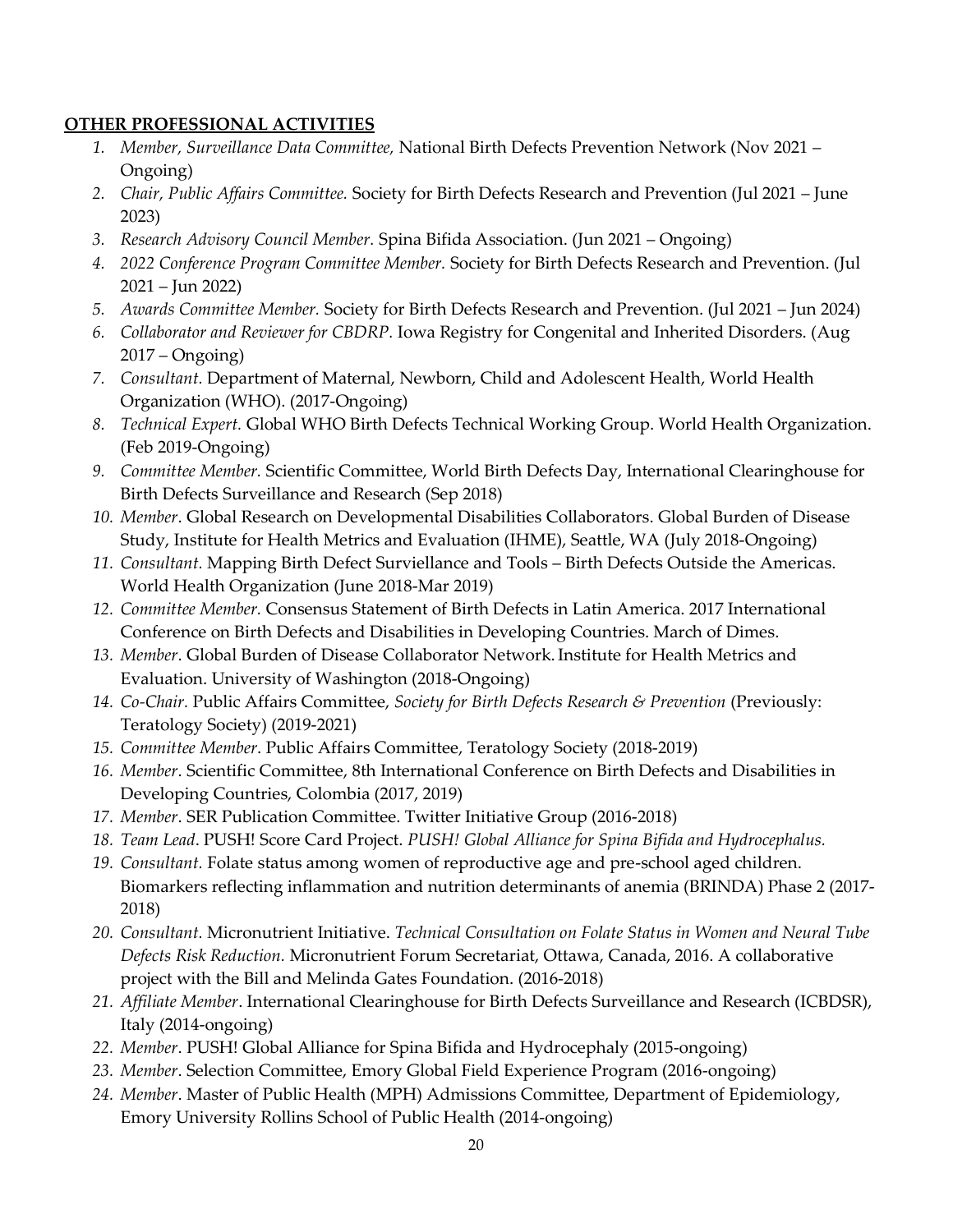- *25. Co-Principal Investigor*. Spina Bifida Mortality Project, International Clearninghouse on Birth Defects Surveillance and Research (ICBDSR) (2015-ongoing)
- *26. Board Member*. Spina Bifida Association of Georgia, Atlanta, Georgia (2014-2018)
- *27. Affiliate Member*. Section on Epidemiology (SOEp), American Academy of Pediatrics (2014-ongoing)
- *28. Member*. Sub-committee on Hyperbilirubinemia Clinical Practice Guideline Subcommittee, American Academy of Pediatrics, Chicago, IL (2014-ongoing)
- *29. Participant Working Group*. 7th international conference on birth defects and disabilities in the developing world. (2016)
- *30. Consultant*. India Demonstration Project. *Prevention Research Branch Division of Birth Defects and Developmental Disabilities, National Center on Birth Defects and Developmental Disabilities, CDC.* (2014)

## **AWARDS AND CERTIFICATIONS**

- 1. *2021 F. Clark Frazer New Investigator Award*. Society for Birth Defects Research and Prevention (Jun 2021)
- 2. *2017 Alessandra Lisi Award*. International Clearinghouse for Birth Defects Surveillance and Research (Aug 2017)
- 3. *2017 Faculty Teaching Award.* Executive MPH Program. Emory University Rollins School of Public Health (Jun 2017)
- 4. *2017 James G. Wilson Publication Award – Teratology Society* (Jun 2017)
- 5. *Pierre Decouflé Fellowship.* Association of University Centers on Disabilities, Silver Spings, MD (Jan 2010)
- 6. *NICHD-IHDCYH 5th Annual Summer Institute Award.* Reproductive and Perinatal Epidemiology (Jul 2009)
- 7. *Student Travel Award.* Poster on Meta-Analysis of Per-, Peri-, and Neonatal Risk Factors for Autism. SER annual conference, Seattle (Jun 2006)
- 8. *Academic Distinction in Social and Preventive Medicine.* NTR University of Health Sciences, India (Dec 1997)

# **OTHER PROFESSIONAL TRAINING**

- 1. *Human Teratogens*, University of South Florida, Society for Birth Defects Research and Prevention (BDRP), Organization of Teratology Information Specialists (OTIS) (Nov 2021)
- 2. *CliftonStrengths Assessment Training*, Emory University (Aug 2021) (Peronal Themes: Intellection, Responsibility, Arranger, Input, Learner)
- 3. *Fellow,* Woodruff Health Educators Academy Teaching Fellowship, Emory University (Mar 2020-Feb 2021)
- 4. *Trainee,* Programming in R. Stats Camp (Feb 2019)
- 5. *Faculty Facilitator*, Inter-Professional Team Training Day (ITTD), Emory University Rollins School fo Public Health (Sep 2018, Jan 2021)
- 6. *Summer Short Course on Causal Inference.* Harvard TH Chan School of Public Health (Jun 2018).
- 7. *Faculty Mentorship Training Series – Atlanta Society of Mentors.* Emory University (Oct 2017)
- 8. *The Institute of Pedagogy in the Liberal Arts (IPLA) 2015:* Emory University Oxford College, Oxford, GA (May 2015)
- 9. *2014 Training Program on Surveillance and Prevention of Birth Defects and Preterm Births:* ICBDSR, WHO-Geneva, Switzerland (Jul 2014)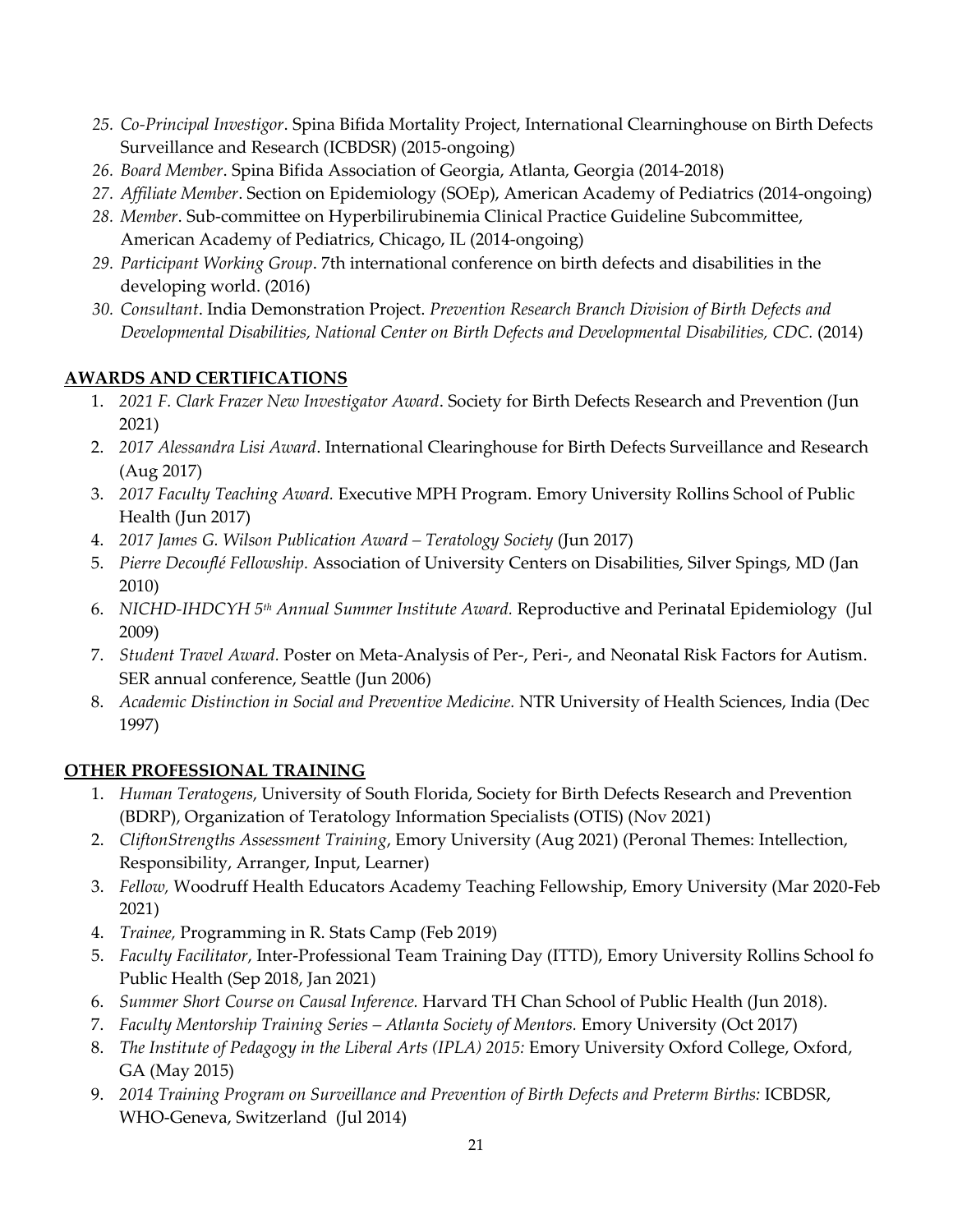- 10. *The Institute of Pedagogy in the Liberal Arts (IPLA) 2013:* Emory University Oxford College, Oxford, GA (May 2013)
- 11. *Human Teratogens – Environmental Factors that Cause Birth Defects:* Harvard Medical School Department of Continuing Education, Boston, MA (Apr 2013)
- 12. *Research Methods in Life Course Epidemiology:* EPIC Summer Institute, Columbia University Mailman School of Public Health, New York, NY (Jun 2012)
- 13. *ResDAC Medicaid Data Training:* University of Minnesota, Minneapolis, MN (Sep 2011)
- 14. *Marketscan® Database Training:* Thompson Reuters, Atlanta, GA (Jul 2011)
- 15. *Successful Scientific Writing:* Centers for Disease Control and Prevention, Atlanta, GA (Feb 2011)

#### **BOOK CHAPTERS**

- **Kancherla V**. "Folic acid to prevent spina bifida and anencephaly."The Neuroscience of Development, edited by Colin R Martin, Victor R. Preedy, Rajkumar Rajendram, Acadmic Press, 2021, pp. 631- 641
- Binongo JN, **Kancherla V,** Kramer MR**.** Neonatal-Perinatal Medicine, McGraw Hill Publications (2014)**.**  *Chapter: Core Knowledge in Scholarly Activities (Epidemiology and Biostatistics).*

#### **BOOK REVIEWS**

*Cochrane Handbook for Systematic Reviews of Interventions*. J Higgins & S Green. Publisher: Wiley, John & Sons, Inc. Reviewed for Doody Review Services (Aug 2008) (Invited Review)

#### **CONFERENCE ABSTRACT REVIEWER**

Society for Epidemiologic Research

Society for Pediatric and Perinatal Epidemiology

International Conference on Birth Defects and Disabilities in the Developing World

## **THESIS CHAIR**

- 1. Lambert E, Pachon H, **Kancherla V**. Food fortification and anemia prevalence in India (In Progress)
- 2. Terry J, Raskind-Hood C, Book W, **Kancherla V.** Epidemiology and health outcomes in individuals with congenital heart defects. (In Progress)
- 3. Chen J, Raskind-Hood C, Book W, **Kancherla V**. Mental health in individuals with congenital heart defects. (In Progress)
- 4. Chen S, Romitti PA, **Kancherla V**. A machine learning approach to investigate epidemiology of omphalocele: The National Birth Defects Prevention Study (In Progress).
- 5. Lawrence S, Romitti PA, **Kancherla V**. Prevalence and descriptive epidemiology of omphalocele in Iowa (In Progress).
- 6. Rink D, Raskind-Hood C, Book W, **Kancherla V**. Association between combined anatomic and physiologic classification of adults with congenital heart defects and selected healthcare utilization and clinical outcomes. (May 2021)
- 7. Guzman I, Kramer M, **Kancherla V**. Association between Pre-Pregnancy Diabetes Mellitus and Pre-Conception Folic Acid Supplement Use by Hispanic Ethnicity: Findings from Georgia, New York City and Puerto Rico PRAMS 2016-2018. (May 2021)
- 8. Zhang Y, Raskind-Hood C, Book W, **Kancherla V.** Association between anatomic group and 30-day outpatient healthcare utilization among children and adolescents with both congenital heart defects and an influenza diagnosis, 2008-2013. (July 2021)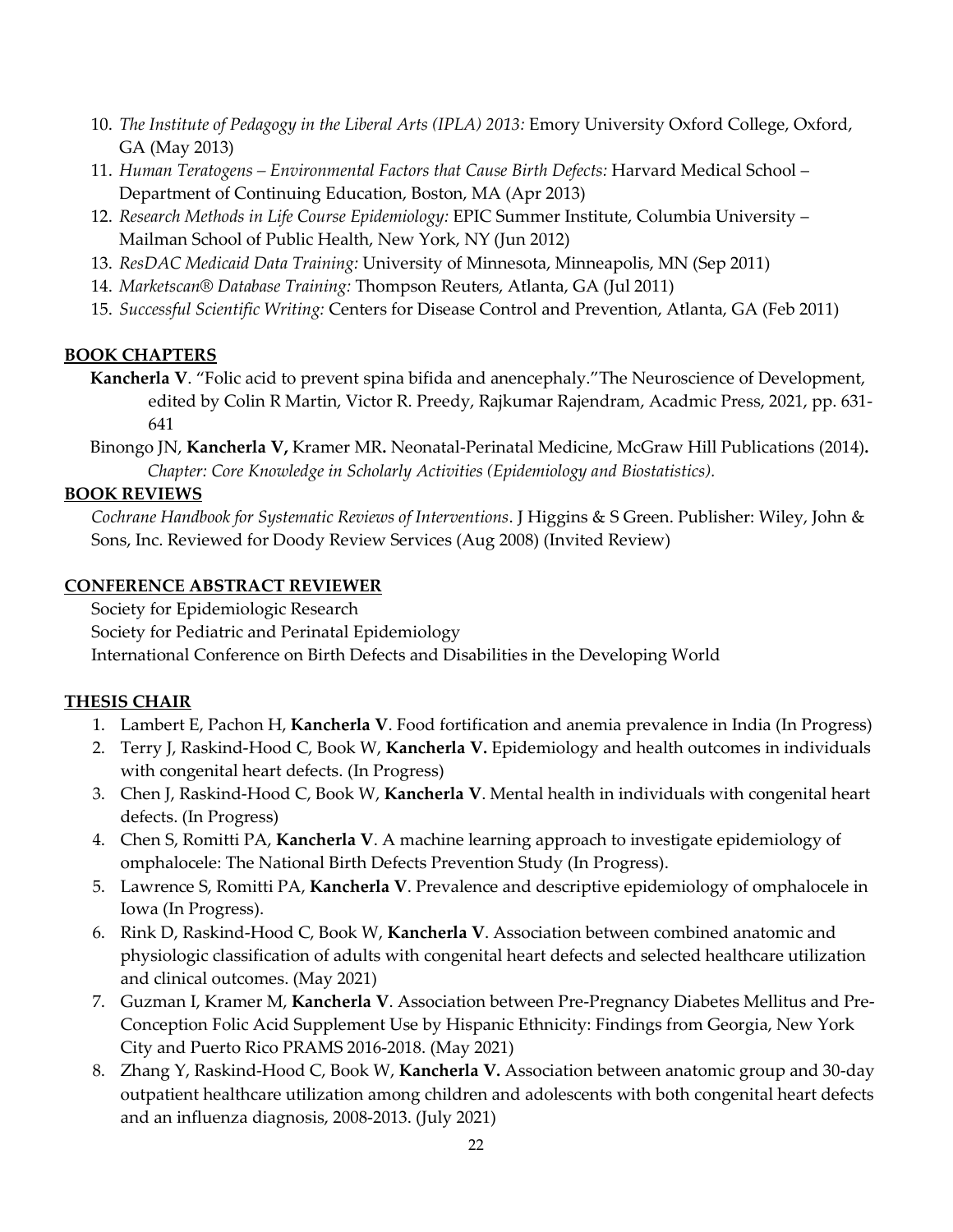- 9. Kapera O, Raskind-Hood C, Book W, **Kancherla V.** Association of heart failure and pulmonary hypertension among individuals with coexisting congenital heart defects and Down syndrome. (May 2021)
- 10. Finn J, Suhl J, Conway K, Romitti PA, **Kancherla V**. Descriptive epidemiology of congenital diaphragmatic hernia in Iowa: a population-based analysis (May 2021)
- 11. Russell O, Thompson B, **Kancherla V**. Academic achievement and electronic nicotine delivery systems (ENDS) usage among 9<sup>th</sup>-12<sup>th</sup> graders in the US, Youth Risk Behavior Surveillance, 2017 (Jul 2019, MPH)
- 12. Lachiewicz M, Hailstorks T, **Kancherla V**. Employment Status in the United States and Access to Highly and Moderately Effective Contraceptives: An Analysis of the National Survey of Family Growth in the Post-Affordable Care Act, Pre-COVID-19 era (Dec 2020, MPH)
- 13. Rondini K, Pachon H, Chai A, **Kancherla V.** Association between national mandatory flour fortification legislation and anemia prevalence among non-pregnant women of reproductive age: A difference in differences approach (Jul 2019, MPH)
- 14. Omerhi I, **Kancherla V.** Impact of Pre-exposure Prophylaxis (PrEP) on condom use and subsequent sexually transmitted infection (STI) incidence among men who have sex with men (MSM) in Mecklenburg County North Carolina (Dec 2019, MPH)
- 15. Kay A, Pachón H, Christiansen-Lindquist L, **Kancherla V**. Childhood anemia and Food Fortification (Jul 2019, MPH)
- 16. Mowla S, Räisänen S, Gissler M, Heinonen S, **Kancherla V**. Maternal pregestational diabetes and neural tube defects in Finland (Apr 2019, MPH)
- 17. Konrad T, Pachón H, **Kancherla V**. Anemia and food fotification in Demographic and Health Surveys (Apr 2019, MPH)
- 18. Louden A, Romitti PA, **Kancherla V**. Maternal periconceptional alcohol expsure and neural tube defects: Findings from the National Birth Defects Prevention Study. (Apr 2019, MPH)
- 19. Redpath B, Oakley GP Jr, **Kancherla V**. The association between folate concentrations and stroke. (Apr 2019, MPH)
- 20. Xu S, Suhl J, Caspers K, Romitti PA, **Kancherla V**. Descriptive epidemiology of congenital hydrocephalus – a population-based analysis (Apr 2019, MPH)
- 21. Manadhar M, Baydoun H, **Kancherla V**. Obesity and folate concentrations among women of reproductive age in the US, NHANES 2011-2012 (Apr 2019, EMPH)
- 22. Brasfield J, Goulding S, **Kancherla V**. Breastfeeding duration and attention deficit hyperactivity disorder: Findings from the 2016 National Survey of Children's Health (Apr 2019, EMPH)
- 23. Rachelle J, **Kancherla V**. Association between maternal income status and infant mortality in Tanzania: Findings from the 2015-2016 Demographic and Health Survey (April 2019, EMPH)
- 24. Gutierrez H, **Kancherla V**. The impact of geographic moves on child flourishing: National Survey of Children's Health 2011-2012. (Dec 2018, EMPH)
- 25. Kumar A, Kramer M, **Kancherla V**. Screentime and attention deficit hyperactivity disorder in school-aged children in the United States: The National Survey of Children's Health. (Aug 2018, EMPH)
- 26. Miller B, **Kancherla V**, Christiansen-Lindquist L. Association between autopsy status and the reporting of well-defined causes of death in fetal death certificates. (Apr 2018, MPH)
- 27. Renuka R, Romitti PA, **Kancherla V**. Epidemiology of congenital pyloric stenosis in the United States, National Birth Defects Prevention Network. (May 2017, MPH)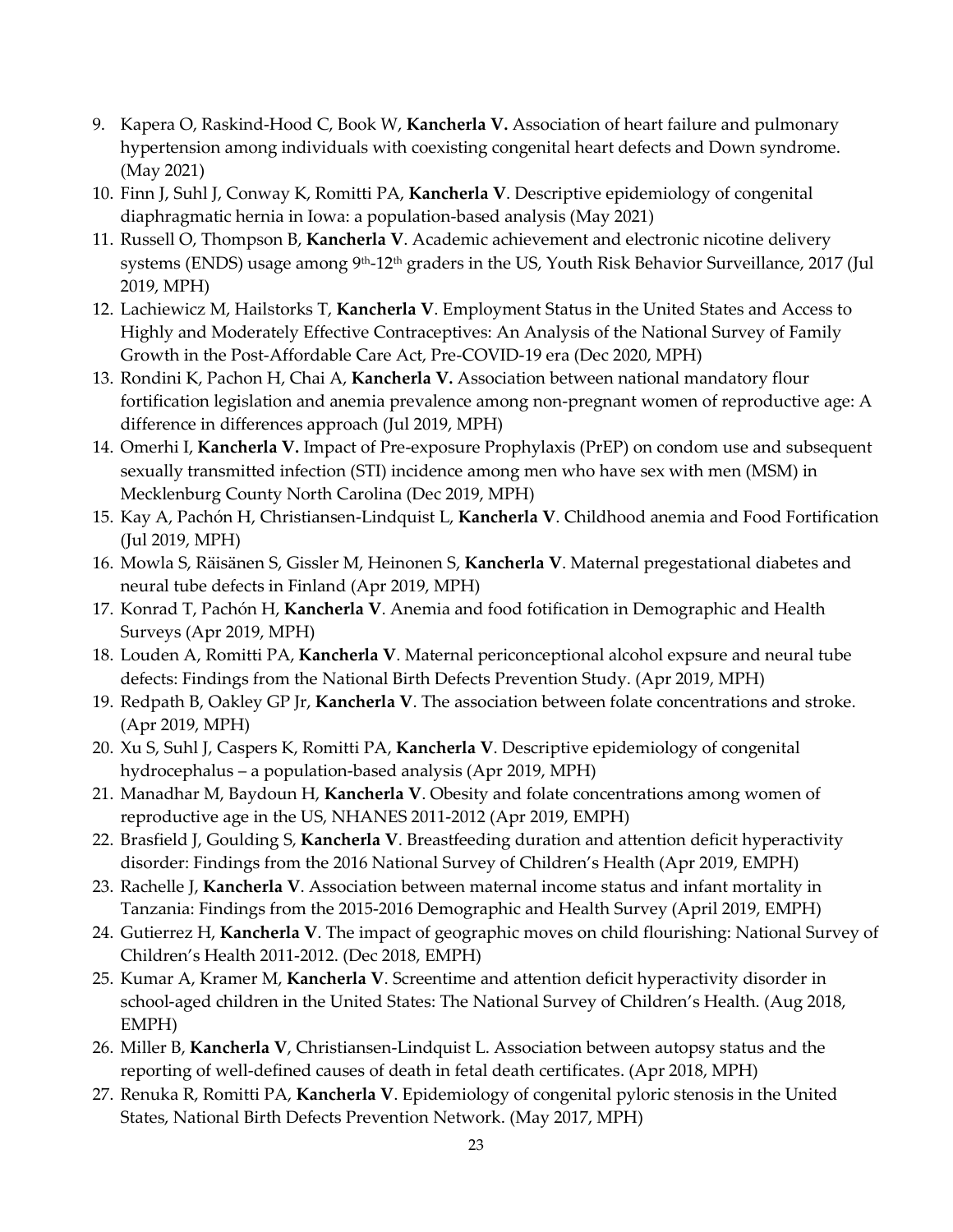- 28. Li C, Binongo J, **Kancherla V**. Effect of age and parity on the risk of pregnancy-associated hypertension among Asian American mothers with singleton births in the United States. (May 2017, MPH)
- 29. Joseph A, Oakley GP Jr, **Kancherla V**. Contribution of birth defects to infant mortality in the United States, 2012-2014. (May 2017, MPH)
- 30. J Arroyo, Blas M, **Kancherla V**. Unintended pregnancy and its association with inadequate rotavirus immunization in Peruvian children, Demogrpahic Health Survey, 2012. (Dec 2016, EMPH)
- 31. Horslov T, Binongo J, **Kancherla V**. Maternal exposure to chlamydia during pregnancy and risk of gastroschisis in the offspring. (Dec 2016, EMPH)
- 32. De Grauw X, Thurman D, Xu L, De Grauw A, **Kancherla V**. Epidemiology of traumatic brain injuryassociated epilepsy and its prevention by using anti-epilepsy drugs. (Dec 2016, EMPH)
- 33. Mukhtar M, Kramer M, Oakley GP Jr, **Kancherla V**. Race/ethnicity and preconception folic acid supplement use in Georgia: Pregnancy Risk Assessment Monitoring Survey, 2009-2011. (May 2016, MPH)
- 34. Nyugen B, Baydoun H, Wiess P, **Kancherla V**. Race/ethnicity differences in the association between Serum Folate Levels and Depression in Reproductive Aged U.S. Women, NHANES (2011-2012). (May 2016, MPH)
- 35. Granby G, Christiansen-Lindquist L, **Kancherla V**. Women's current religious affiliation and emergency contraception use, National Survey of Family Growth 2011-2013. May 2016 (EMPH)
- 36. Amissah E, Ko Y, R Li, **Kancherla V**. A validation study of maternal recall on breast-feeding duration six years after childbirth. (May 2016, EMPH)
- 37. Wu M, Kramer M, **Kancherla V**. Eductional level and self-reported breastfeefing duration among primiparas in the National Survey of Family Growth, 2011-2013. (May 2016, EMPH)
- 38. Dong D, Binongo J, **Kancherla V**. [Association between maternal chlamydia during pregnancy and](https://etd.library.emory.edu/view/record/pid/emory:gs7rt)  [risk of cyanotic congenital heart defects in the offspring.](https://etd.library.emory.edu/view/record/pid/emory:gs7rt) (May 2016, CMPH)
- 39. Morris C & **Kancherla V**. [Medication use in children aged 6-17 years for selected behavioral and](https://etd.library.emory.edu/view/record/pid/emory:pqzbd)  [emotional conditions and its association with preterm birth: 2011-2012 National Survey of](https://etd.library.emory.edu/view/record/pid/emory:pqzbd)  [Children's Health \(NSCH\),](https://etd.library.emory.edu/view/record/pid/emory:pqzbd) (Aug 2015, CMPH)
- 40. Diaz D, Baydoun H, **Kancherla V**. [Serum acrylamide level and self-reported health status in women](https://etd.library.emory.edu/view/record/pid/emory:pqttx)  [of reproductive age, National Health and Nutrition Examination Survey,](https://etd.library.emory.edu/view/record/pid/emory:pqttx) 2003-2004 (May 2015, CMPH)

# **THESIS COMMITTEE MEMBER**

- 1. Roger P, Kancherla V, Young M. Determinants of exclusive breadfeeding practices among low birthweight infants in Ethiopia (May 2022, MPH Thesis)
- 2. Cao Y, Kancherla V, Binongo J. A Propensity Score Matching Analysis of Selected Maternal Sexually Transmitted Diseases and Preterm Birth in the United States, 2016 to 2018 (May 2018, MPH Thesis)
- 3. Smith A, Blount J, Mennemeyer, Wingate M, Kancherla V, Becker D. Call to action: Food fortification efforts with folic acid as method of prevention of spina bifida and anencephaly: global initiative. (PhD thesis, University of Alabama at Birmingham)

## **INVITED SPEAKER**

• Webinar: Surveillance of neural tube defects. *Society for Birth Defects Research and Prevention*. (May 2020)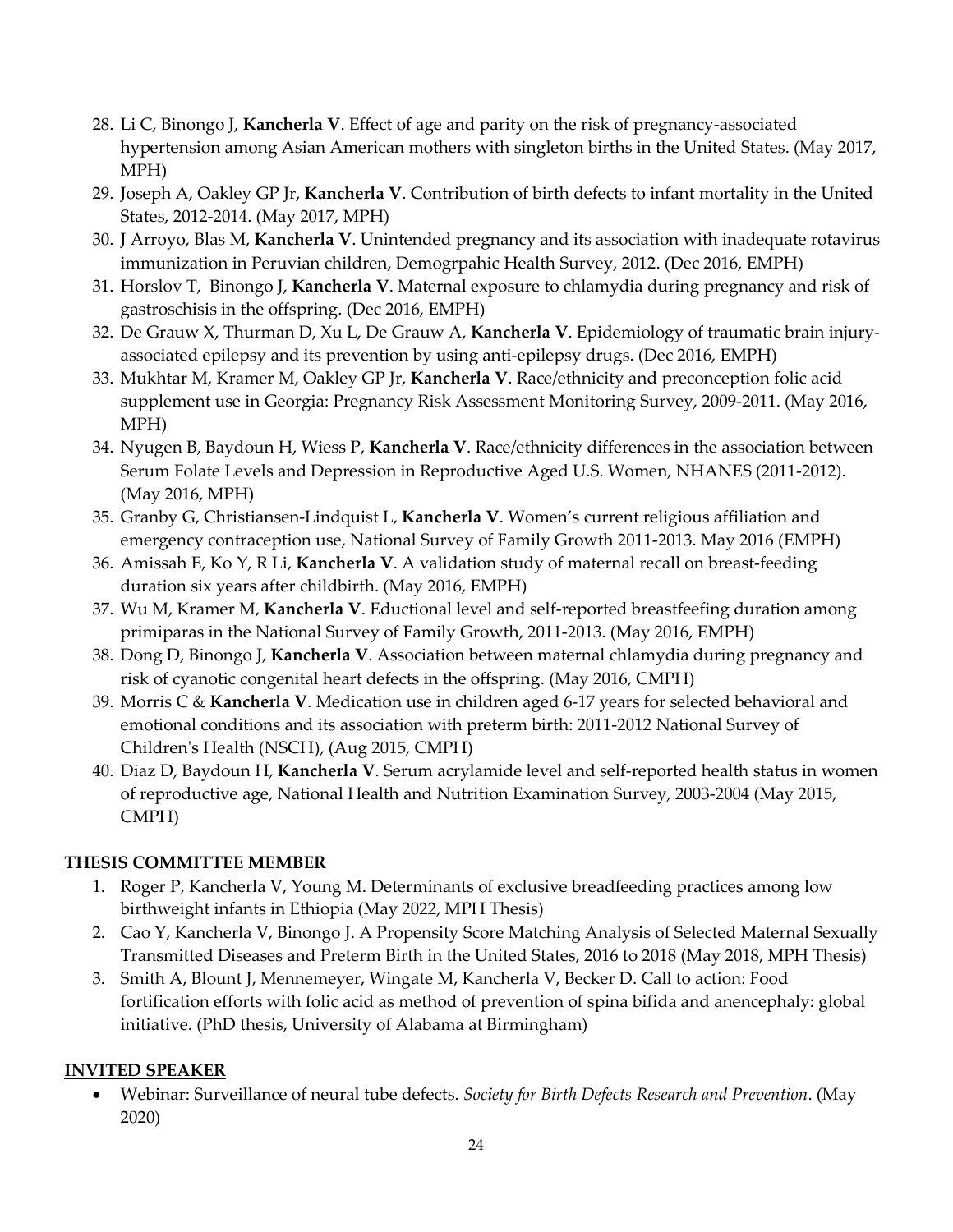- Epidemic of Spina Bifida in Ethiopia: Preventive and Neurosurgical Interventions. *Federal Ministry of Health, Addis Ababa, Ethiopia* (Apr 2019)
- Birth defects epidemiology in the United States. *Pune Public Health Conference on Birth Defects in India*, Pune, Maharashtra, India (Feb 2013)

# **OP-EDs / REPORTS**

- Salehani A, Blount J, Caceres A, Chatterjee S, Ghotme K, **Kancherla V**, Koning M, Oakley GP Jr., Reynolds B, Shumbash K, Simpson L, Rosseau G. 2020. What We Did During COVID-19: Brief Report From the Folic Acid Fortification Advocacy Team. AANS Neurosurgeon, 29(3). https://aansneurosurgeon.org/features/what-we-did-during-covid-19-brief-report-from-the-folicacid-fortification-advocacy-team/
- **Kancherla V**. Measuring the prevalence of neural tube defects: Why global surveillance needs improvement now. The Teratology Society – Birth Defects Research Connection. Jan 29, 2019 https://connection.teratology.org/p/bl/et/blogid=4&blogaid=1203
- **Kancherla V.** Adding folic acid to staple foods can prevent birth defects, but most countries don't do it. *The Conversation*. Mar 9, 2016. https://theconversation.com/adding-folic-acid-to-staple-foodscan-prevent-birth-defects-but-most-countries-dont-do-it-55533
- Walani S & **Kancherla V.** Bringing Birth Defects to the Forefront of Maternal, Newborn and Child Health Issues in the Era of SDGs. *Healthy Newborn Network*. Mar 2018. [https://www.healthynewbornnetwork.org/blog/bringing-birth-defects-forefront-maternal-newborn](https://www.healthynewbornnetwork.org/blog/bringing-birth-defects-forefront-maternal-newborn-child-health-issues-era-sdgs/)[child-health-issues-era-sdgs/](https://www.healthynewbornnetwork.org/blog/bringing-birth-defects-forefront-maternal-newborn-child-health-issues-era-sdgs/)
- **Kancherla V** & Zimmerman S. Fortifying flour with folic acid could immediately prevent 57,000 annual birth defects, study suggests. http://news.emory.edu/stories/2018/03/folic\_acid\_fortification/

# **SKILLS**

- *Research:* Literature review, Meta-analysis, Epidemiological study design and advanced epidemiological data analysis. Trained and experience in working with large datasets including Medicaid and MarketScan administrative data for epidemiological research.
- *Clinical*: Trained in human anatomy and physiology, biochemistry, pathology, social and preventive medicine, clinical trials, obstetrics and gynecology, pediatrics, internal medicine.
- *Statistical Programs:* SPSS, SAS, R, SUDAAN, Epi-INFO
- *Teaching*: Curriculum development, instruction, in-class and online courses, thesis mentoring
- *Writing:* Peer-reviewed manuscripts, reports, grant protocols
- *Languages:* English, Hindi, Telugu, Marathi (*Proficient in all the listed languages*)

# **VOLUNTEER AND SERVICE ACTIVITIES**

- Faculty Facilitator, Inter-professional Team Training, Emory University, (2020 Current)
- Session Chair & Discussant, 2021-22 WHEA Teaching Fellowship Intersession Feedback on Learning and Contemporary Feedback Models, Emory University, October 21, 2021
- Member, Global Alliance for Prevention of Spina Bifida F World Health Assembly Resolution for Folic Acid Fortification Taskforce (May 2021 – Current)
- ReachAnother Foundation, Bend, OR (2018 Current)
- Spina Bifida Association of Georgia, Atlanta, Georgia (Board Member) (2014 2019)